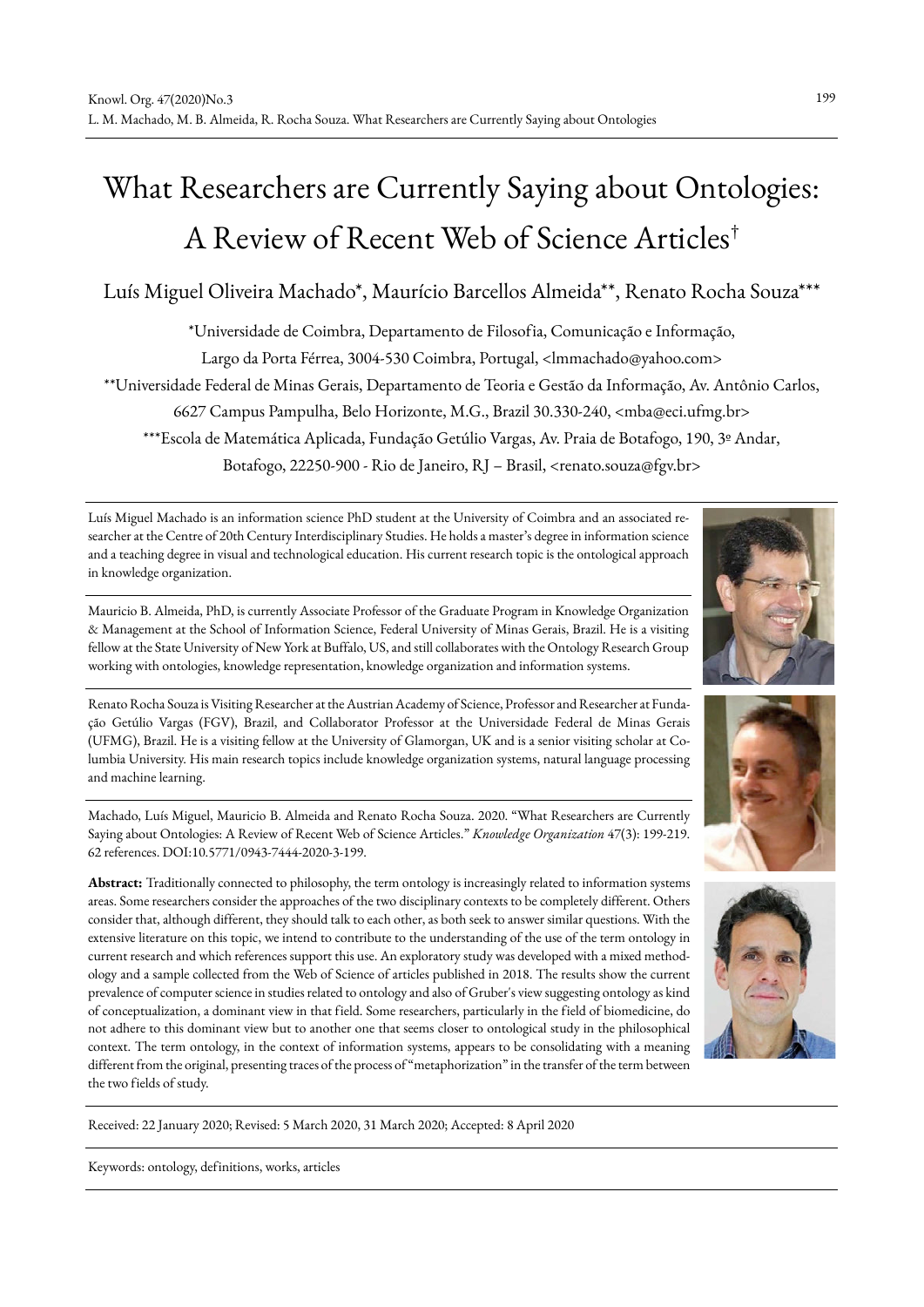† We are very grateful to the two anonymous reviewers for their helpful comments. We also gratefully acknowledge the excellent editorial work of Dr. Richard Smiraglia.

#### **1.0 Introduction**

The ontological approach to describe reality—or put another way, the way we determine what is similar and what is different—is reflected in the organizational systems that we develop. Traditionally connected to philosophy, the term ontology has been increasingly related to information systems areas. In these two academic communities, there are researchers who consider the approaches as completely different; while in the former there is speculation about the structures of the world, the latter is focused on concrete problems of modeling domains of knowledge in computational artifacts (Poli and Obrst 2010). This understanding will not be oblivious to the use of the term ontology to designate a concrete artifact of computational engineering (Guizzardi 2007). Disagreeing with the separation between the two communities, Poli (2010a) considers that they should talk to each other, as both seek to answer similar questions.

Within the field of knowledge organization (KO), the analysis of studies on ontology has generated myriad opinions. On the one hand, Soergel (1999) suggests that studies on ontology would be some sort of bogus enterprise, as they concern classification, and classification is something that cannot be reinvented; for Gilchrist (2003), the use of the term ontology in other fields to name a type of classification structure is only an etymological issue. Currás (2004) believes the term ontology would result from well-known concepts from LIS applied to new technologies. In the same line as Soergel, Dahlberg (2014) states that it is a sort of reinvention of the wheel to take seriously new technological aspects of existing organizational processes, which introduces unfortunate designations—such as ontologies—to what is well-known as a knowledge organization system (KOS). On the other hand, there were visions that identify the similarity between ontology research and bibliographic classification, fostering cooperation, as for example Vickery (1997). Emphasizing the importance of the procedural aspect of ontology, as a study of what exists, Smiraglia (2014) considers this process one of the pillars in the development of any KOS.

All the discussion since the 1990s demonstrates how ontologies have become a core subject in the knowledge organization field, as one can see in the themes and subthemes of the ISKO international conferences over time. This interest seems to be natural, since people understand that ontologies as representational artifacts are grounded in classification principles, which are a seminal theme in LIS theories. Hjørland (2019) corroborates with this interest in explaining that there are a variety of classification systems in KO that

can be seen as types of restricted ontologies. Several issues in classification, since ancient times, originated in metaphysical problems. Discussions and answers to the metaphysical problem of universals gave rise to several theories or lines of thought that have influenced the way we classify until today. The idea of concepts came from Kant and others as a sort of questioning regarding old Aristotelian theories. The role of LIS in applying and improving methods and theories of classification is widely known. However, in order to instruct computers to make inferences and classifications, formal ontologies are needed.

It is not the purpose of this study to comprehensively dissect the meaning of the term ontology, a subject that has been widely addressed in several studies. Good examples of works that clarify the meaning of the term ontology and make the connection between its use in the two disciplinary contexts, the philosophy area and those related to information systems, are Almeida (2013), Poli and Obrst (2010) and Smith (2003). Other similar works but with a perspective focused on the context of information systems are Almeida and Bax (2003), Gruber (2009), Guarino and Giaretta (1995) and Guarino et al. (2009). Examples of works where the emphasis is on the use of the term in the philosophical sense are Hennig (2008) and Poli (2010b). Another recurring approach is the search for a clarification of the uses of the term ontology in the KOS spectrum, e.g., Gruninger et al. (2008), Khazraee and Lin (2011), Kless et al. (2011) and Souza et al. (2012). Other studies present ontology as a process for knowledge organization, such as Poli (1996) and Smiraglia (2014). There are also works in which the term ontology arises associated with a new scientific area with designations such as "applied ontology" (Smith 2013) or "formal ontology" (Herre 2015). Finally, we highlight the comprehensive bibliometric study of ontology research that covers the period from 1900 to 2012. In this study, Zhu et al. (2015, 47) stress the importance of Thomas Gruber "for the establishment of the theory of ontology in scientific fields" and his "commonly accepted" definition of ontology.

With the extensive and relevant literature on the subject, of which we present only a small part, we consider a pertinent issue to question the impact on current ontology research. Thus, seeking to contribute to the understanding of this subject, we intend to verify on which authors and their respective works current researchers base their definitions of the term "ontology." Specifically, we aim to: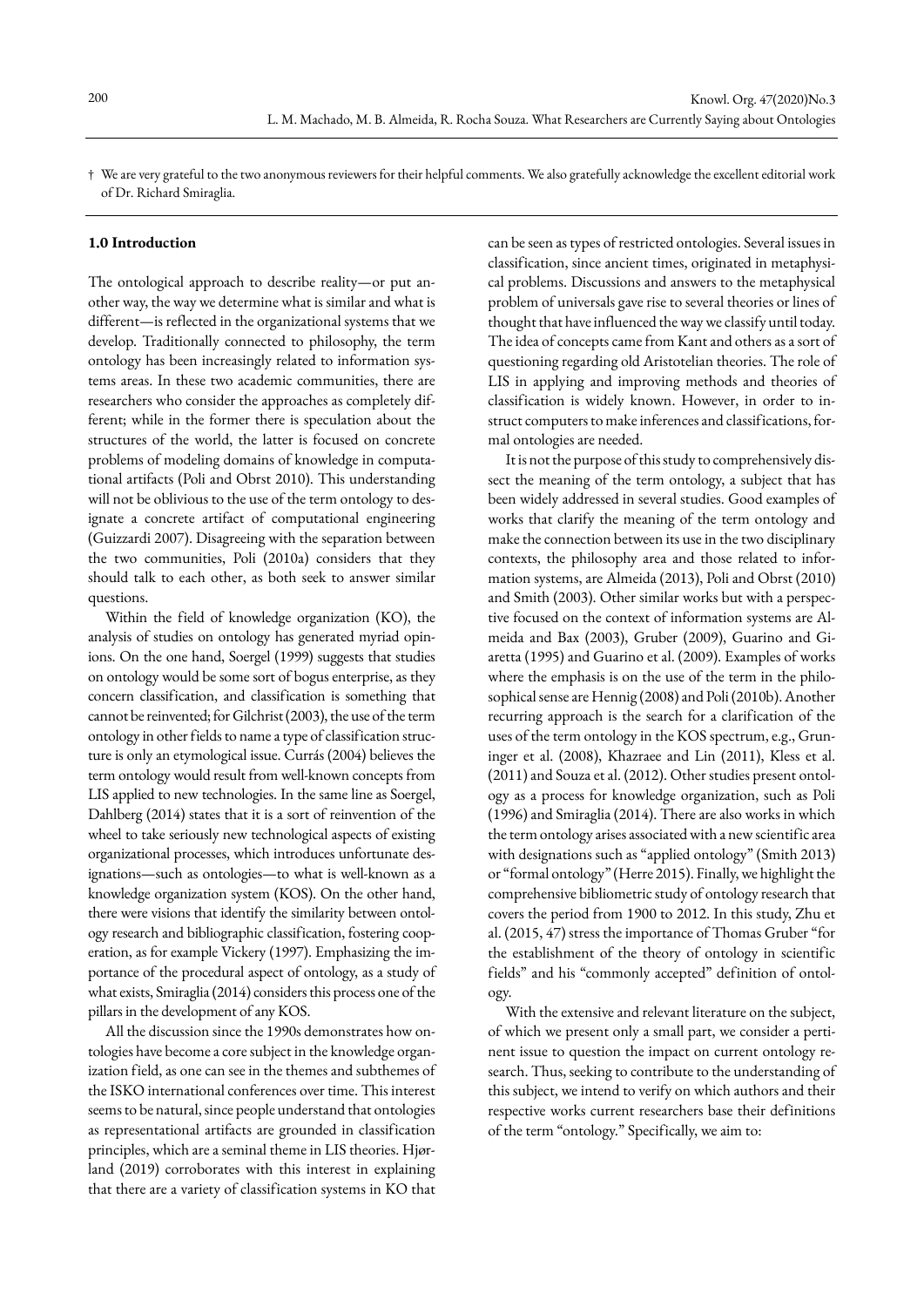- i) collect definitions of ontology presented in the most recent peer-reviewed articles published in 2018 from a sample taken from the Web of Science (WoS);
- ii) identify the most cited authors and papers in these definitions; and,
- iii) analyze the variations of meaning of those definitions.

In the next section, we describe the methodology used in the study to then summarize its results and complement the material collected with appendices presented at the end. In the fourth section, the central question of the study is explored in the discussion of the results. Finally, in the last section, we come forward with potential repercussions of the detected trend in current research.

#### **2.0 Methodology**

To reach the objectives, an exploratory study was developed combining a mixed methodology of monostrand conversion design with purposive sampling (Teddlie and Tashakkori 2009). For a sample selection, we searched the main collection of WoS using the expression "ontology OR ontologies," restricting it to the title field. Since the intention was to have a significant sample of the current year's production, the collection was performed in November 2018, using the filters "year=2018" and "document type=article."

The procedure described above resulted in 477 records considered for investigation as the study population. According to probabilistic techniques, given the size of the selected population, a sample of 214 articles would represent a confidence level of 95% and a margin of error of ±5%. Since we aimed to collect the most recent articles and not a random sample, the articles were sorted chronologically in descending order, and the first 214 were selected.

In the qualitative analysis, contingency analysis was initially used and, later, the categorical technique in the processing of the context units (Bardin 2011; Krippendorff 2004). Contingency analysis takes into account the distribution of elements and their association, as these aspects constitute a significant point for interpretation while they also provide context. The place or section of the text in which the subjects appear and their co-occurrence with other topics provide relevant indicators for interpretation, which may be associative, equivalent or opposite (Bardin 2011). So, the first step served to collect the definitions explained in the articles that make up the sample and, by analyzing the context in which the term ontology occurred, it simultaneously allowed the articles to be classified according to the context in which the term is addressed (philosophical or information systems contexts). In the second phase, we proceeded with clustering according to a propositional-semantic distinction, delineating categories according to the propositional forms presented and the semantic relationships between the unit's components (Krippendorff 2004). In articles with more than one definition, we used contextual elements to select which would represent the authors' opinion. In cases where these elements were not sufficient to clarify the meaning, we resorted to the typology of the definitions, considering as the most representative those without quotation, then indirect quotations and, finally, direct quotations.

Regarding the distribution by epistemological area, the five major categories of WoS were considered: "arts & humanities," "life sciences & biomedicine," "physical sciences," "social sciences" and "technology." These categories group the 153 research areas with which WoS articles are classified. In the case of articles included in more than one category, the category with the most areas assigned to the respective article was selected or, in case of equality, the one that leads the corresponding list.

## **3.0 Results**

The number of articles (eighty-four) in which we found definitions for the term ontology corresponds to less than half of the sample. As a side note, all percentage values are shown rounded to units, so eighty-four correspond to 39% of 214 (see Figure 1). Of these eighty-four, only five articles do not present a contextual approach to information systems. These five articles represent a residual percentage (11%) of the number of works in the sample whose approach to the term ontology is related to their philosophical origin (47 = 100%). In contrast, in articles where the approach is made in the context of information systems, the difference is much smaller—definitions were found in seventy-nine (47%) of 167 (100%) articles with this approach.

In the distribution of the sample articles across the five broad categories of WoS (see Figure 2), we found a relationship between these very same categories and the contexts used in contingency analysis. The "arts & humanities" and "technology" categories present the extreme of this relationship. All articles in the sample classified in the former category address the term ontology in a philosophical context, while in the latter all papers present an approach in the context of information systems.

Regarding the research areas included in the WoS categories, we found that the three with the highest number of assignments are related to the computing field: "computer science," "engineering" and "mathematical & computational biology" (see Table 1).

The "philosophy" area appears only in the eighth position, with nine assignments, and we found no definitions for the term ontology in any of these articles. The five articles, whose approach is related to the philosophical context,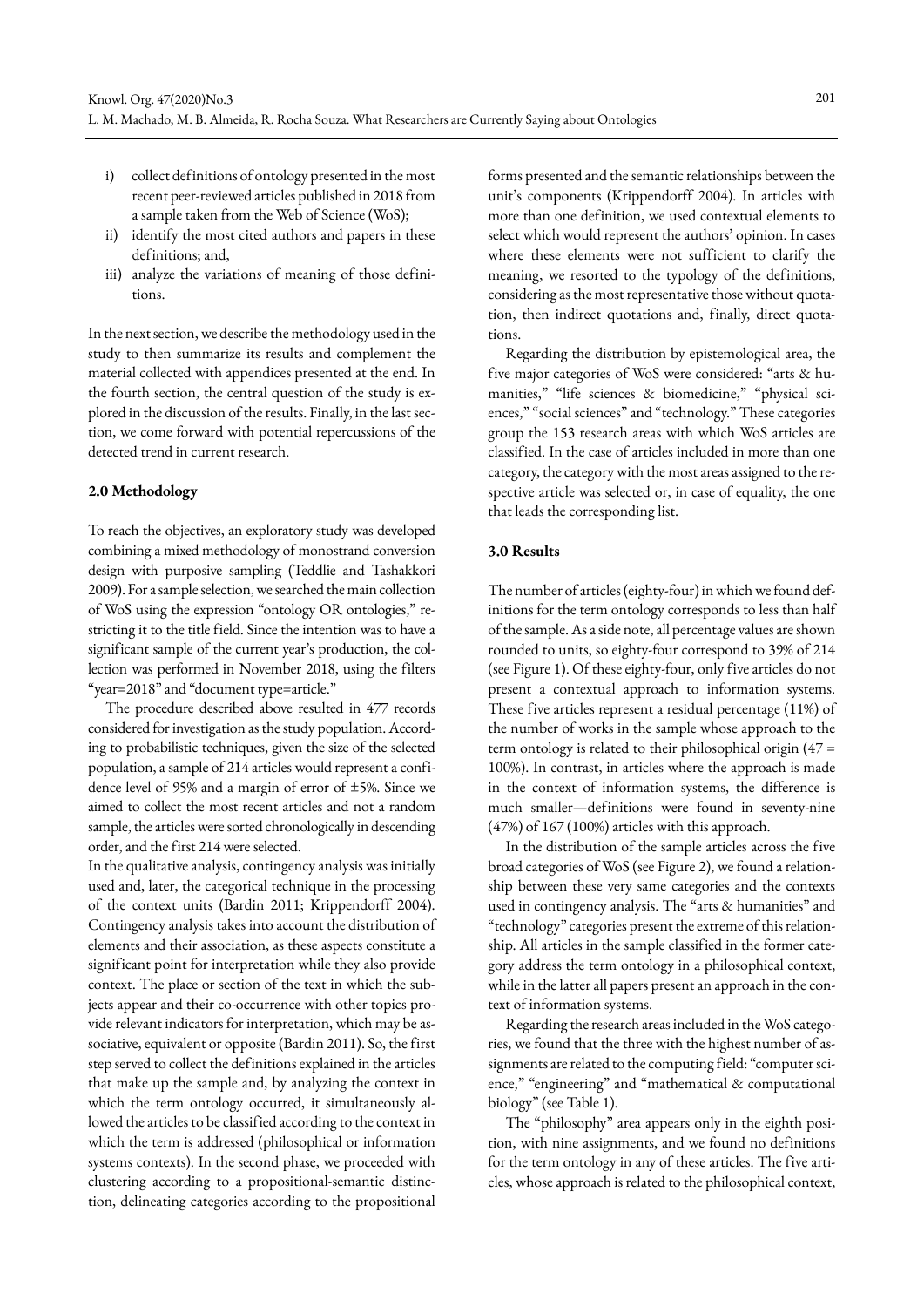|                              | ontology approach in<br>ontology approach in<br>information systems context<br>philosophical context |       |          | sum   |          |           |
|------------------------------|------------------------------------------------------------------------------------------------------|-------|----------|-------|----------|-----------|
| articles where               | 79                                                                                                   | (94%) |          | (6%)  | 84       | $(100\%)$ |
| definitions were<br>found    | (47%)                                                                                                |       | $(11\%)$ |       | (39%)    |           |
| articles where               | 88                                                                                                   | (68%) | 42       | (32%) | 130      | $(100\%)$ |
| definitions weren't<br>found | (53%)                                                                                                |       | (89%)    |       | $(61\%)$ |           |
|                              | 167                                                                                                  | (78%) | 47       | (22%) | 214      | $(100\%)$ |
| sum                          |                                                                                                      |       | $00\%$   |       | $100\%$  |           |

*Figure 1*. Sample distribution according to the results of contingency analysis.



*Figure 2*. Sample distribution according to the five major categories of Web of Science.

in which definitions were found, are classified in the following areas: "cultural studies," "education & educational research," "ethnic studies," "history" and "sociology*.*" In positions prior to the one occupied by the "philosophy" area, three areas related to medicine stand out: "biochemistry & molecular biology," "biotechnology & applied microbiology" and "medical informatics."

In the collection of authors and their works cited in the definitions ( $84 = 100\%$ ), we found that about one third ( $24$ = 29%) of such authors had no reference to other works. However, given the co-authorship and the presentation of multiple references in various definitions, the number of authors (127) is higher than the total number of articles

with definitions. Of this total number of authors only those who are cited more than once are presented in Table 2. In this table, we highlight the difference between the most cited, namely, Thomas R. Gruber with thirty-four mentions, and the second, V. Richard Benjamins and Rudi Studer with only eight. In addition, it is also noteworthy that, out of these seventeen authors, only Barry Smith is also the author of one of the 214 articles in the sample.

Analyzing the citations in terms of the number of different works by each author (see Table 2, column "no. works"), Gruber shares the top spot with Smith with four works each.<sup>1</sup> The second position, with three different works, is also shared by two authors: Nicola Guarino and Steffen Staab.<sup>2</sup>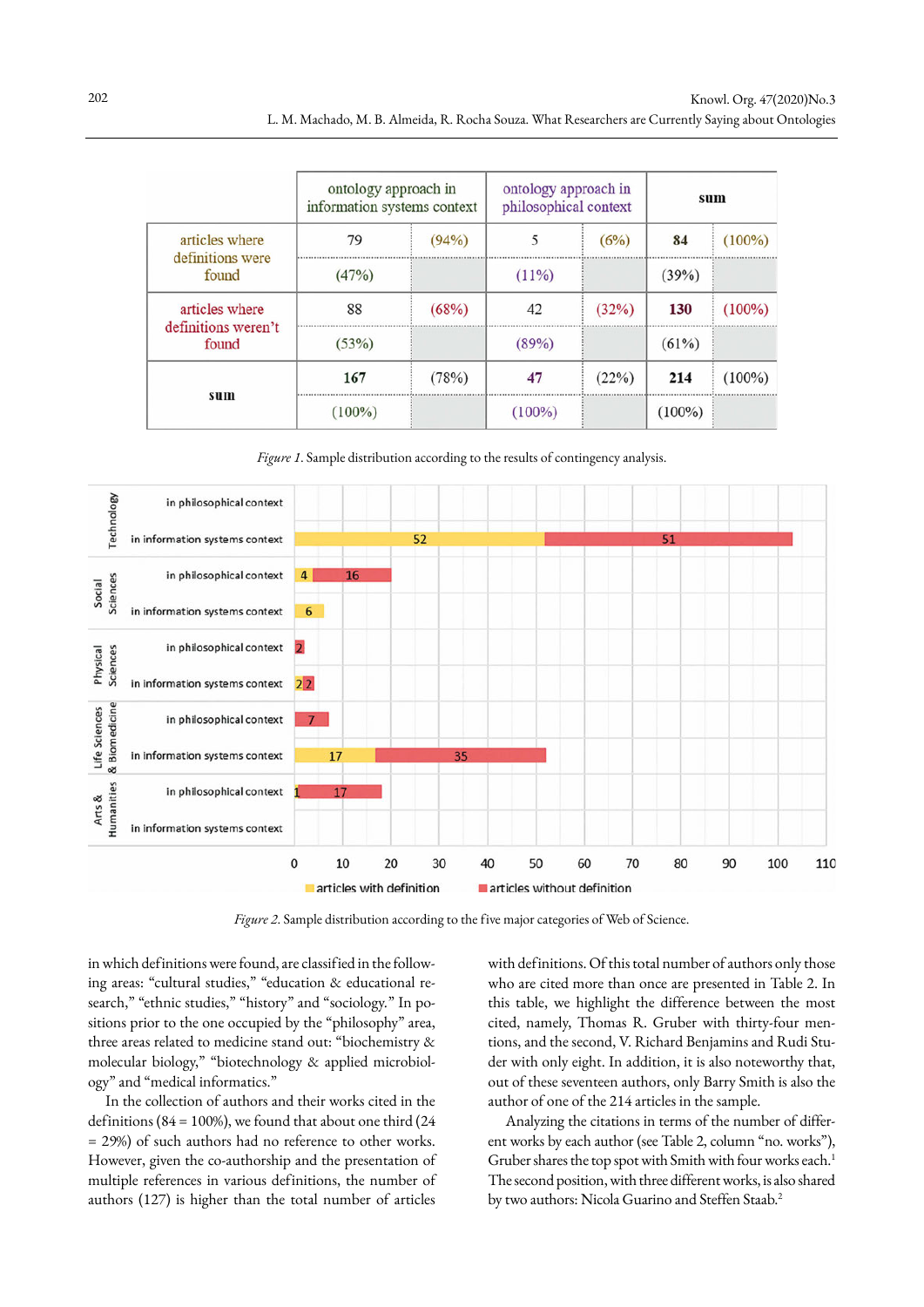|              | articles where definitions were |           |                                          |
|--------------|---------------------------------|-----------|------------------------------------------|
| no. articles | found                           | not found | Web of Science research areas            |
| 98           | 49                              | 49        | computer science                         |
| 35           | 19                              | 16        | engineering                              |
| 21           | 6                               | 15        | mathematical & computational biology     |
| 18           | 2                               | 16        | biochemistry & molecular biology         |
| 12           | $\mathbf{0}$                    | 12        | mathematics                              |
| 11           | $\overline{2}$                  | 9         | biotechnology & applied microbiology     |
| 11           | 8                               | 3         | medical informatics                      |
| 9            | 0                               | 9         | philosophy                               |
|              | 0                               |           | science & technology - other topics      |
| 6            | 3                               | 3         | chemistry                                |
| 6            | 3                               | 3         | education & educational research         |
| 6            | 3                               | 3         | environmental sciences & ecology         |
| 5            | 4                               |           | information science & library science    |
| 4            |                                 | 3         | genetics & heredity                      |
| 4            | 3                               |           | geography                                |
| 4            |                                 | 3         | social sciences - other topics           |
|              |                                 |           | operations research & management science |

*Table 1*. Web of Science research areas assigned to four or more sampled articles.

| no. citations  | authors                              | no. works      | in co-authorship |
|----------------|--------------------------------------|----------------|------------------|
| 34             | Gruber, T.R.                         | $\overline{4}$ | 1                |
| $\,$ 8 $\,$    | Benjamins, V.R.                      | $\mathfrak{2}$ | $\overline{2}$   |
| $\,$ 8 $\,$    | Studer, R.                           | $\mathbf{2}$   | $\overline{2}$   |
| 6              | Fensel, D.                           | $\mathbf{1}$   | $\mathbf{1}$     |
| 5              | Staab, S.                            | 3              | 3                |
| $\overline{4}$ | Guarino, N.                          | $\overline{3}$ | $\overline{2}$   |
| $\overline{4}$ | McGuinness, D.L.                     | $\mathbf{2}$   | $\overline{2}$   |
| $\overline{4}$ | Noy, N.F.                            | $\mathfrak{2}$ | $\overline{2}$   |
| $\overline{4}$ | Smith, B.                            | $\overline{4}$ | $\overline{2}$   |
| 3              | Borst, W.N.                          | $\mathbf{1}$   | $\mathbf{0}$     |
| $\mathfrak{2}$ | Chandrasekaran, J. & Josephson, J.R. | $\mathbf{1}$   | 1(a)             |
| $\mathbf{2}$   | Maedche, A                           | $\mathfrak{2}$ | $\mathbf{1}$     |
| $\mathfrak{2}$ | Oberle, D.                           | $\mathbf{1}$   | $\mathbf{1}$     |
| $\mathbf{2}$   | Uschold, M. & Gruninger, M.          | $\mathbf{1}$   | 1(a)             |
| $\mathbf{2}$   | Wand, Y. & Weber, R.                 | $\mathfrak{2}$ | 2(a)             |

*Table 2*. Authors with two or more citations in the collected definitions; (a) authors always cited together in sample articles.

In accounting for citations by work, Gruber once again stands out with the authorship of the two most cited works (see Table 3). This is expected given the numerical difference in citations that Gruber presents compared to all other authors. As in Table 2, Table 3 presents only the works with two or more citations from the total of sixty-one papers cited.

As a context for the analysis of the definitions taken in the sample (presented in appendices A, B and C) we also collect the definitions present in the works listed in Table 3 (see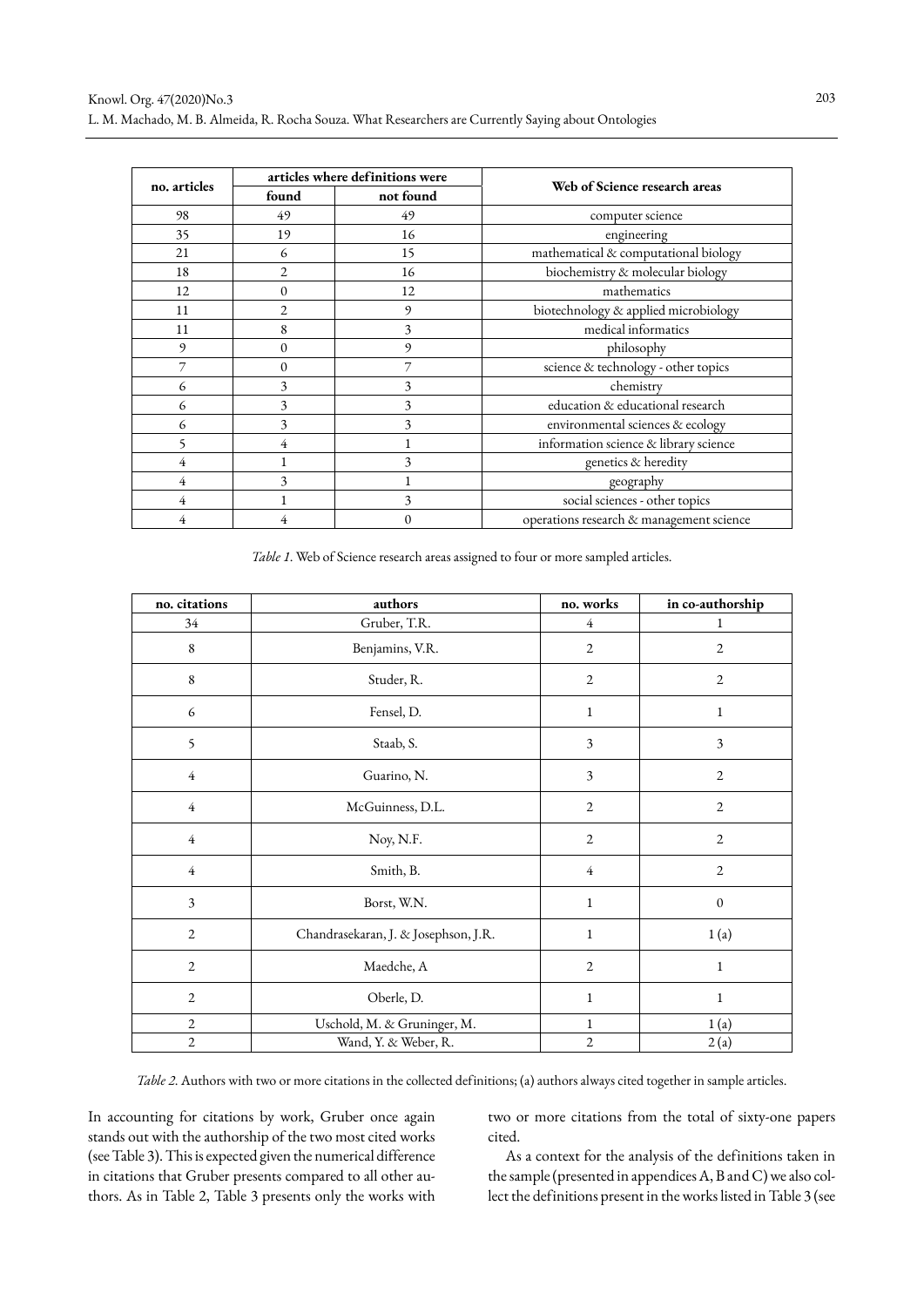| ref. | no. citations  | works                                                                        | authors                                  | edition year       |
|------|----------------|------------------------------------------------------------------------------|------------------------------------------|--------------------|
| А    | 20             | A translation approach to portable ontology specifications                   | Gruber                                   | 1993               |
| B    | 11             | Toward principles for the design of ontologies used for<br>knowledge sharing | Gruber                                   | 1993 / 1995<br>(a) |
| C    | 6              | Knowledge Engineering: Principles and Methods                                | Studer; Benjamins & Fensel               | 1998               |
| D    | 3              | Ontology development 101: a guide to creating your first on-<br>tology       | Noy & McGuinness                         | 2001               |
| E    | 3              | Construction of engineering ontologies for knowledge sharing<br>and reuse    | <b>Borst</b>                             | 1997               |
| F    | $\overline{2}$ | Ontologies: Principles, Methods and Applications                             | Uschold & Gruninger                      | 1996               |
| G    | $\overline{2}$ | What are ontologies, and why do we need them?                                | Chandrasekaran; Josephson<br>& Benjamins | 1999               |
| H    | $\overline{2}$ | Handbook on ontologies                                                       | Staab; Studer                            | 2009(b)            |
|      | $\overline{c}$ | What is an ontology?                                                         | Guarino; Oberle & Staab                  | 2009(b)            |

*Table 3*. Works with two or more citations in the collected definitions; (a) quotations from this paper refer to both versions of the article, the 1995 version is an amplified revision of a workshop paper presented in 1993; (b) The paper with the ref. I is a chapter from the work with the ref. H.

Table 4). The chronological presentation of Table 4 was selected to facilitate the perception of the link between the various works. It seems that the works following Gruber's articles incorporate his definition in a more or less explicit manner.

We identified the definitions given in texts with the refs. C and E are explicitly due to Gruber's work (texts with refs. A and B). In the definition provided in works due to ref. G, despite the fact that "representation vocabulary" is a notion relevant to defining ontologies, the "conceptualization" notion still receives more emphasis because for Gruber the conceptualization is the ontology itself. In turn, in the works with refs. D, H and I, the central element of the definitions is the "set of concepts." This, namely the "set of concepts," also appears in the definition of work with ref. F; however, it appears again as "a conceptualization."

As for the definitions collected from the sample, they were organized into three groups. appendix A depicts seventy-nine definitions, which we found in the articles approaching ontology in the context of information systems. In this appendix, we also pointed out twelve definitions that are framed with a reference to the philosophical origin of the term ontology. Appendix B reproduces the six definitions associated with that same origin but in articles whose approach is made in the context of information systems. Finally, we present in appendix C the five definitions of the term ontology found in articles whose approach is made in the context of its philosophical origin.

From the analysis of the definitions associated with the information systems context, four categories emerged: i) a conceptualization; ii) a set of concepts; iii) a conceptual model; and, iv) a terminological artifact (see Table 5).

Comparing the four categories, noticeable is the percentage increase in relation to the total of each category of the number of definitions without reference to other works. The situation described relates to the fact that many of the definitions with direct or indirect citation refer to the works presented in Table 4 (particularly Gruber's two papers) and the categories mirror the definitions contained therein. Table 6 presents the distribution, by the four categories of analysis, of direct and indirect citations for the works presented in Table 3, according to the relationship mentioned above among the various definitions. From these relationships, we form four groups: the definitions of Gruber's works (ref. A and B), those explicitly constructed from these (ref. C and E), those that refer to "a conceptualization" less explicitly (ref. F and G) and those that underline the "set of concepts" (ref. D, H and I).

It should be noted that all works included in the "other works" column of Table 6 are cited only once. This highlights the prevalence of Gruber's definition, and others influenced by it, as a reference, particularly in the first category, where more than half of the definitions (62%) cite this author. In contrast, only one citation of category iv ("a terminological artifact"), refers to works included in Table 3. The author of this definition (ref. 097), while citing two works by Gruber, does not use Gruber's definition in his own definition of ontology. Another definition included in category iv deserves mention, the definition ref. 022 which, despite making a direct quote, exchanges the original "it describes the concepts" (Antoniou and Kehagias 2000, 623) for "it describes the constructs" (Gelbard et al. 2018, 2).

Crossing the categories of analysis with the broad areas of WoS shows that the category of analysis (i) "a conceptualization," does not include any definition taken from articles classified in the "life sciences & biomedicine" area contrasting with the "technology" area where the majority is distributed in the first two categories (see Table 7).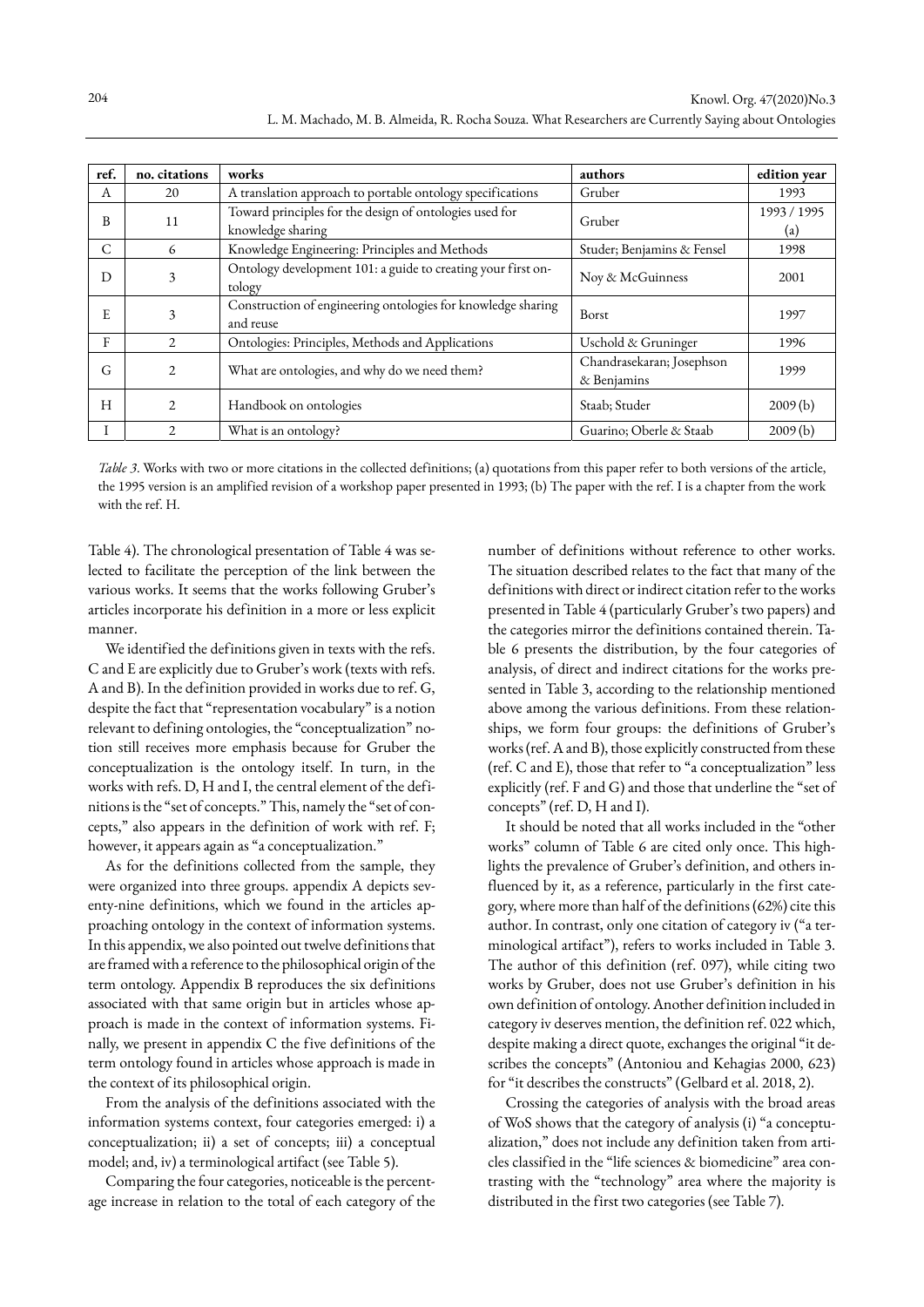| works                        | definitions                                                                                                     |
|------------------------------|-----------------------------------------------------------------------------------------------------------------|
|                              | An ontology is an explicit specification of a conceptualization. The term is borrowed from philosophy,          |
| A: Gruber (1993) and         | where an ontology is a systematic account of Existence. For knowledge-based systems, what "exists" is ex-       |
| B: Gruber (1995) (a)         | actly that which can be represented. When the knowledge of a domain is represented in a declarative for-        |
|                              | malism, the set of objects that can be represented is called the universe of discourse.                         |
|                              | "Ontology" is the term used to refer to the shared understanding of some domain of interest which may           |
|                              | be used as a unifying framework to solve the above problems in the above-described manner. An ontology          |
| F: Uschold et al. (1996)     | necessarily entails or embodies some sort of world view with respect to a given domain. The world view is       |
|                              | often conceived as a set of concepts (e.g. entities, attributes, processes), their definitions and their inter- |
|                              | relationships; this is referred to as a conceptualisation.                                                      |
|                              | In philosophy, the word ontology means a theory about the nature of being, or the kinds of existence            |
|                              | For AI the main question is not what the nature of being is, but what an AI system has to reason about to       |
| E: Borst (1997)              | be able to perform a useful task  Most researchers generally agree on the definition of Gruber, but find        |
|                              | it too broad  We will therefore give a definition of ontologies that suits us the best and continue this sec-   |
|                              | tion with explaining how to make a good ontology: An ontology is a formal specification of a shared con-        |
|                              | ceptualization.                                                                                                 |
|                              | Originally, the term "ontology" comes from philosophy-it goes as far back as Aristotle's attempt to clas-       |
|                              | sify the things in the world—where it is employed to describe the existence of beings in the world  Many        |
| C: Studer et al. (1998)      | definitions of ontologies have been given in the last decade, but one that characterises best, in our opin-     |
|                              | ion, the essence of an ontology is based on the related definitions in ([Borst, 1997; Gruber, 1993]): An        |
|                              | ontology is a formal, explicit specification of a shared conceptualisation.                                     |
|                              | In philosophy, ontology is the study of the kinds of things that exist  In AI, the term ontology has            |
|                              | largely come to mean one of two related things. First of all, ontology is a representation vocabulary, often    |
| G: Chan- drasekaran et al.   | specialized to some domain or subject matter. More precisely, it is not the vocabulary as such that quali-      |
| (1999)                       | fies as an ontology, but the conceptualizations that the terms in the vocabulary are intended to capture        |
|                              | In its second sense, the term ontology is sometimes used to refer to a body of knowledge describing some        |
|                              | domain, typically a commonsense knowledge domain, using a representation vocabulary.                            |
|                              | For the purposes of this guide an ontology is a formal explicit description of concepts in a domain of dis-     |
| D: Noy et al. (2001)         | course (classes (sometimes called concepts)), properties of each concept describing various features and        |
|                              | attributes of the concept (slots (sometimes called roles or properties)), and restrictions on slots (facets     |
|                              | (sometimes called role restrictions)).                                                                          |
|                              | In the first case, we refer to a philosophical discipline, namely the branch of philosophy which deals with     |
| H: Staab et al. (2009) and   | the nature and structure of "reality"  In the second case, which reflects the most prevalent use in Com-        |
| I: Guarino et al. (2009) (b) | puter Science, we refer to an ontology as a special kind of information object or computational artifact        |
|                              | The backbone of an ontology consists of a generalization / specialization hierarchy of concepts, i.e., a tax-   |
|                              | onomy.                                                                                                          |

*Table 4*. Works with two or more citations in the collected definitions; (a) the definition in both works is the same; (b) quotations that cite the work H refer to the definition presented in the work I.

| categories             | ref. of definitions in appendix A                                                                                                                                | dir   | ind         | self        | total          |
|------------------------|------------------------------------------------------------------------------------------------------------------------------------------------------------------|-------|-------------|-------------|----------------|
|                        | 006; 014; 016; 018; 027; 032; 033; 037; 061; 070; 075; 076; 081; 106; 061; 061;                                                                                  |       | 16          |             | 23             |
| i) a conceptualization | 125; 131; 143; 152; 154; 178; 195; 210.                                                                                                                          | (22%) | (70%)       | (8%)        | $100\%)$       |
| ii) a set of concepts  | 005; 007; 008; 020; 021; 044; 063; 066; 072; 089; 096; 102; 105; 107; 118;<br>129; 136; 137; 139; 151; 161; 172; 175; 177; 179; 182; 183; 197; 206; 212;<br>214. | (3%)  | 20<br>(65%) | 10<br>(32%) | 31<br>$100\%)$ |
| iii) a conceptual      | 004; 025; 068; 079; 080; 126; 132; 142; 180.                                                                                                                     |       |             |             | q              |
| model                  |                                                                                                                                                                  | (11%) | (33%)       | (56%)       | $(100\%)$      |
| iv) a terminological   | 015; 022; 023; 036; 047; 050; 069; 085; 097; 104; 122; 148; 157; 170; 193;                                                                                       |       | 6           | $\Omega$    | 16             |
| artifact               | 213.                                                                                                                                                             | (7%)  | (38%)       | (56%)       | $100\%)$       |

*Table 5*. Categories resulting from the analysis of the definitions associated with the information systems context, respective definitions and types of quotations; ("dir"—count of definitions with direct quotation; "ind"—count of definitions with indirect quotation; "self"—count of definitions without citing other documents).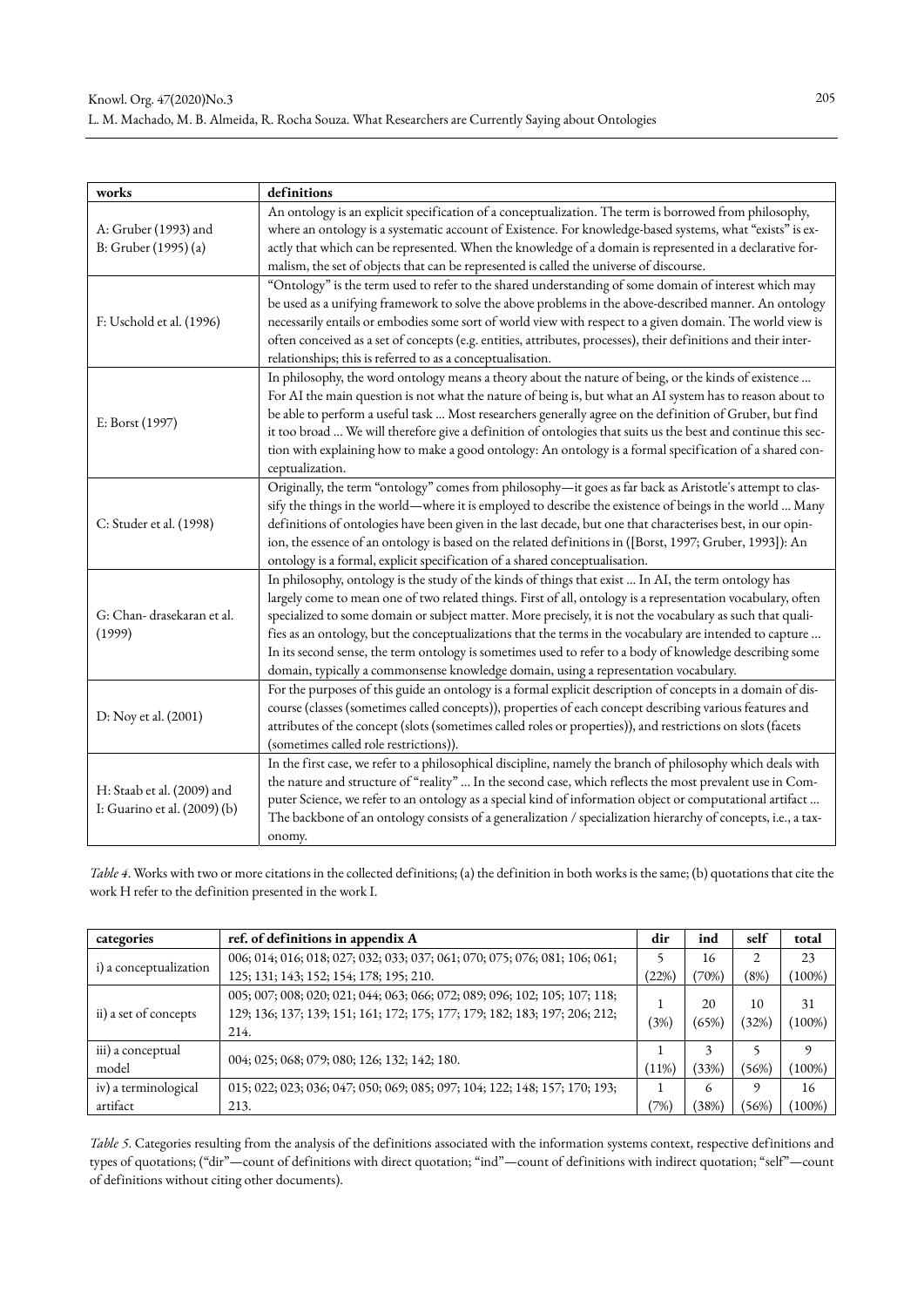| categories of analysis        | $A + B$  | $C + E$   | $F + G$  | $D+H+I$  | other works | total     |
|-------------------------------|----------|-----------|----------|----------|-------------|-----------|
| i) a conceptualization        | 15 (62%) | $3(11\%)$ | $0(0\%)$ | 2(8%)    | 5(19%)      | 26 (100%) |
| ii) a set of concepts         | 5(19%)   | 2(7%)     | 2(7%)    | 3(11%)   | 15 (56%)    | 27 (100%) |
| iii) a conceptual model       | 2 (29%)  | (14%)     | $0(0\%)$ | $0(0\%)$ | 4(57%)      | $(100\%)$ |
| iv) a terminological artifact | $(10\%)$ | $0(0\%)$  | $0(0\%)$ | $0(0\%)$ | $9(90\%)$   | 10 (100%) |

*Table 6*. Distributions of direct and indirect citations to works presented in Table 3 by the categories resulting from the analysis of the definitions associated with the information systems context; (the total reflects the sum of works cited associated to definitions in appendix A and not the sum of those definitions: "A+B"—sum of citations to Gruber (1993) and Gruber (1995); "C+E"—sum of citations to Studer et al. (1998) and Borst (1997); "F+G"—sum of citations to: Uschold et al. (1996) and Chandrasekaran et al. (1999); "D+H+I" sum of citations to Noy et al. (2001), Staab et al. (2009) and Guarino et al. (2009).)

| WoS major categories        |          | ii)      | iii)     | iv)      | total      |  |
|-----------------------------|----------|----------|----------|----------|------------|--|
| Life Sciences & Biomedicine | $0(0\%)$ | 8(47%)   | 1 (6%)   | 8(47%)   | 17 (100%)  |  |
| <b>Physical Sciences</b>    | (33%)    | 2(67%)   | $0(0\%)$ | $0(0\%)$ | $3(100\%)$ |  |
| Social Sciences             | 2(33%)   | 2(33%)   | $0(0\%)$ | 2(33%)   | $6(100\%)$ |  |
| Technology                  | 21 (40%) | 19 (36%) | 8(15%)   | 5(9%)    | 53 (100%)  |  |

*Table 7*. Distributions of the definitions associated with the information systems context according to the major categories of Web of Science; (the WoS category "arts & humanities" was not presented, because it does not include definitions associated with the information systems context; categories of analysis: i) - a conceptualization; ii) - a set of concepts; iii) - a conceptual model; iv) - a terminological artifact).

It is worth noticing that two in five definitions in the WoS category "technology," included in our category of analysis (iv), come from the library and information science (LIS) area. Indeed, since the other two definitions of this area fall into the category of analysis (iii), the four definitions of LIS do not contribute to the majority mentioned above. The majority of definitions distribution by categories of analysis (i) and (ii) within the WoS major category "technology."

Finally, concerning the definitions associated with the philosophical context (presented in appendices B and C), they present a certain uniformity that can be summarized in the following statement: "ontology is the philosophical study of what exists in reality." Note that, as we mention it above, none of those definitions are included in articles classified, on WoS, in the "philosophy" area.

# **4.0 Discussion**

In view of the differences in the number of actors in each field of investigation and the representation of these areas in WoS, the comparison of values between them should be understood in the context of the sample. Despite this limitation, we consider that the sample collected is a strong indicator of the current prevalence of the information technology area in studies related to ontology. This superiority *per se* would be sufficient to justify a difference between the number of definitions found in each context analyzed, but not as pronounced as that found (47% in the context of information systems and 11% in that associated with philosophical origin). Such an occurrence will be related to the novelty of the connection of the term ontology to digital information systems compared to the secular association with the philosophy area.

Another aspect that promotes the need to present an explicit definition of a term, besides its novelty, is its use in a different context. The use of the term ontology in disciplinary contexts other than philosophy is one such case. In the sample, the definitions for the term ontology were all found in articles outside its original disciplinary context, so the sample seems to mirror the situation described. In the new disciplinary context, by restricting the count to articles classified in the WoS "computer science" area, the equal number of articles with and without definition is a potential indicator of the assimilation of the term ontology by the respective community. One should expect that as the term becomes more commonly used in a new context, the presentation of a definition for it will decrease.

In the conceptual accommodation phase of a term in a new context, the use of sources of recognized authority attesting its meaning is expected. Gruber's articles (1993; 1995) seem to fulfil this role in research related to computational ontologies even because of his early association with it. This role is reflected not only in the corpus of analysis but also in the works of other authors that these articles cite. We find several references to him in the works cited.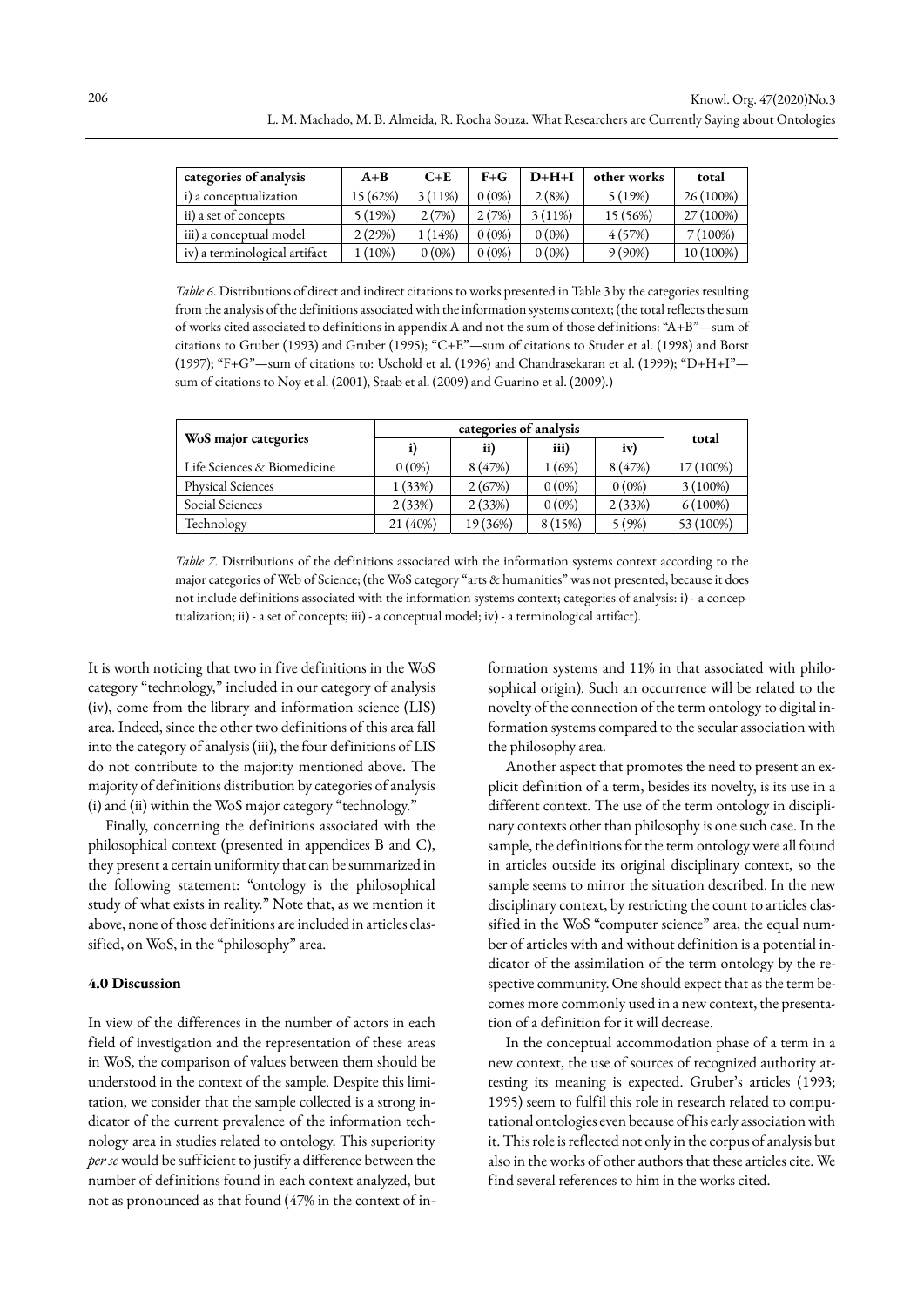Another possible indicator of Gruber's role as an "authority" is his citation in definitions proposed by others. Exemplary cases of this appropriation are the definitions ref. 178 and 210, which correspond to that of Studer et al. (1998), and ref. 076, which is the one presented by Borst (1997); all three are referenced in the respective sample articles with Gruber's work (1993). The case of definition ref. 210 is the most striking because it comes as a direct quote. Although the close connection between the two definitions (Studer's and Borst's) and Gruber's is conducive to confusion (see Table 4), greater rigor would be expected in the context of scientific writing.

There are, also, other occurrences that point to the apparent "status" achieved by Gruber's definition. The definition in the expanded version, "an ontology is a formal, explicit specification of a shared conceptualization" as stated by Studer et al. (1998, 184), is used in three works (ref. 006, 014 and 143) without the respective article being cited. In its place, are referenced three other works that define an ontology as: 1) "a special kind of information object or computational artifact" (Staab and Studer 2009, 2); 2) "an engineering artifact, constituted by a specific vocabulary used to describe a certain reality" (Maedche 2002, 665:11); and, 3) "a specification mechanism to enhance knowledge sharing and reuse across different applications" (P. Borst, Akkermans and Top 1997, 365).

Still, regarding Gruber's definition, it is important to mention a question that emerged from this study: the reduced number of clarifications found about what is meant by "conceptualization" (only three: ref. 089, 131 and 143). This is an issue that could constitute a study in its own right given the central role of the term "conceptualization" in the respective definitions and the evidence of situations similar to those mentioned above. The clarification found in the article with the definition ref. 089 attributes this clarification to Guarino et al. (2009) who, in turn, quote directly from Gruber (1993). Indeed, Guarino only suggested that the approach to conceptualization should be intensional, in contrast to Gruber's original perspective. Within this debate, the word "intensional" is used in the formal semantics context, where one can find the pair extensional-intensional. Extensional sentences make reference to sentences that depend only on local-facts for their truth-conditions, while intensional sentences are those that are not extensional (Portner 2005). In ontologies, the intensional part is called T-BOX, the terminological part, which refers to axioms about properties and relationships, for example, a human being is a person; the extensional part is called A-BOX, the assertional part, which refers to instances of classes, for example, Jonh loves Mary.

One area of research where the view of ontology as a conceptualization does not appear to have much adherence is "life sciences & biomedicine." A possible influence may

come from Barry Smith's well-documented position on this (e.g., Klein and Smith 2010; Smith 2004; Smith 2006; Smith, Ceusters and Temmerman 2005) and his action as a member of the outreach working group of the Open Biological and Biomedical Ontology Foundry.

Regarding the area of library and information science, the small number of articles limits possible inferences (only five articles were accounted, see Table 1). In future research, we consider it relevant to verify whether this small number is a reflection of the low expressiveness of the area in relation to the ontological study in the context of information systems, as the sample seems to indicate. Almeida (2013) suggests that, although ontological study has been present in the area since the nineteenth century for the representation of subjects, the LIS literature will be at an early stage with regard to the role that its researchers can play in the modeling of computational ontologies. Another issue that the five LIS works in the sample raise concerns concerning their countries of origin, given the absence of the nation considered dominant in ontology research, namely, the USA (Zhu et al. 2015). These five works come from Brazil (two), Germany, India and Sweden.

As for the definitions presented for the term ontology in the philosophical context (depicted in appendix C), some considerations are in order. Although the authors of several and diverse fields that propose definitions to ontologies, these are authors that almost certainly have no research in the field of philosophy *per se*. This situation is a result of the appropriation of the term by computer science in the 1980s as described, for example, by Gruber (1992). Even in the philosophical field, it is considered almost impossible to reach a consensual definition for the term (Niiniluoto 2002) and even then, the ontological issues are in general referred to as hypotheses (for example, the problem of universals).

The appropriation of a term from one area of knowledge by another is common practice in the scientific community: "emerging technologies require new words and frequently borrow from other fields which may be contiguous or totally unrelated" (English 1998, 32). Some consider that such appropriation related with ontology began in the 1960s, when Mealy (1967, 525) in a paper about the nature and models for data suggested: "we could easily resurrect disputes in medieval philosophy at this point! The issue is ontology, or the question of what exists." The idea is that in knowing the nature of entities, in understanding the structure of the world provided by an ontology, one can transfer part of this structure for the computer. In doing this, one would model better than by using ad hoc approaches and solipsism. To that end, another early use of the term ontology in computer-aided information systems was the work of Hayes (1983), seeking to provide an adequate theory of the common-sense world (Smith and Casati 1994). Unlike this line of research, which retains the notion of philosophy's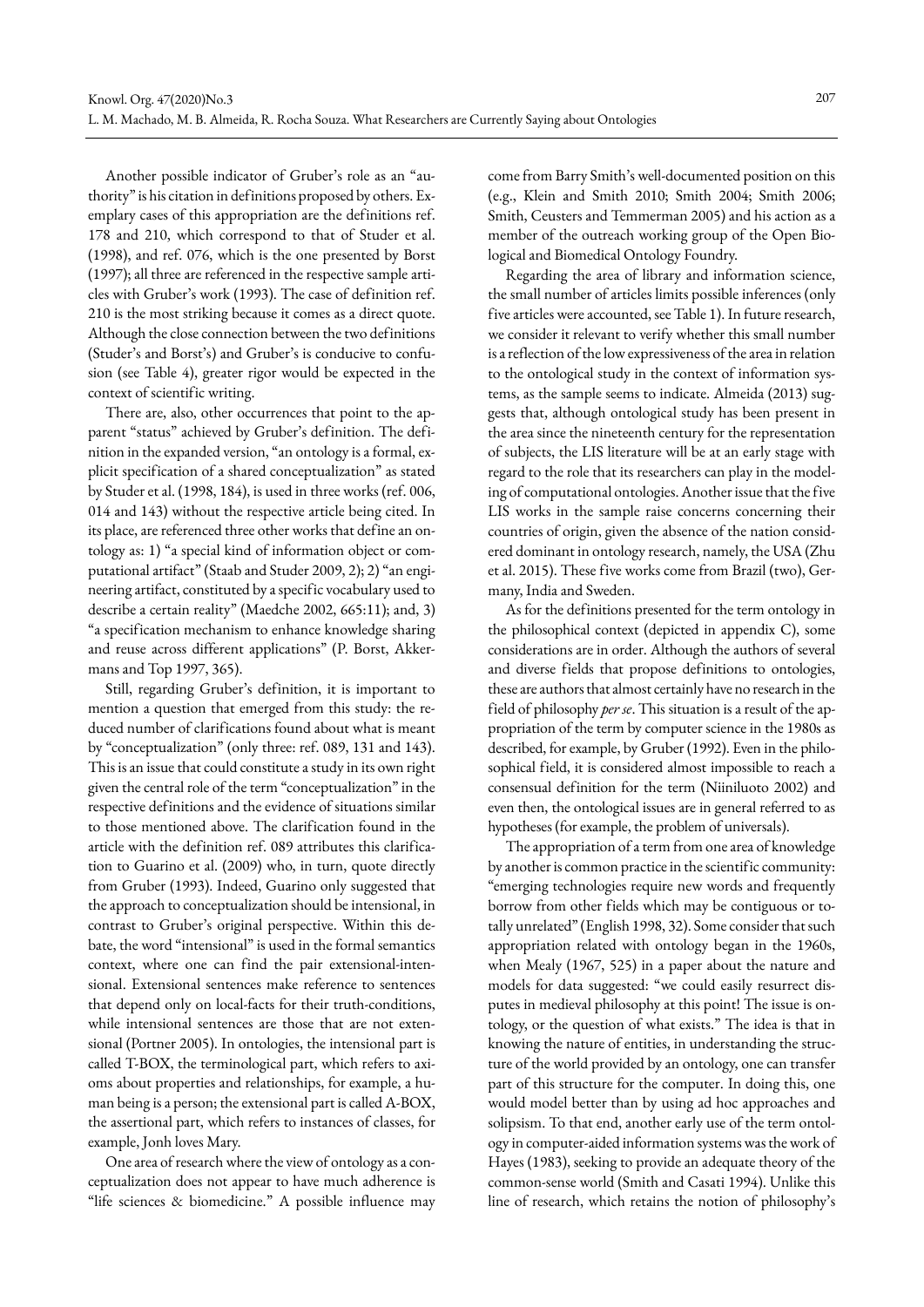ontology, the use of the term ontology to designate a vocabulary expressed in a knowledge representation language seems to deviate from the metaphysical sense. This second use of the term appears to undergo a "metaphorizing" process. As stated by Rita Temmerman (1995, 125): "metaphorising is the result of encoding at the concept level. The resulting name or term for the concept can be understood in its new meaning without understanding the basis for the naming." In this process, the new meaning may deviate from the original, because it is built in a new framework of assumptions.

#### **5.0 Conclusion**

This study points to evidence that leads us to consider that the term ontology is being consolidated in the context of information systems with a different meaning from the original. The emphasis in most definitions is placed on the notions of: a) "a conceptualization;" or, b) "a set of concepts," moving away from the ontological study as a branch of philosophy. The philosophical study focuses between a purely formal point of view, too general to contain relevant information, and the cognitive point of view, laden with implicit information (Poli 2010b). It will be in this last pole that the ontologies, as conceptualizations, fit. In these, only the particular point of view of a community matters, as Gruber (2004, 5) states: "I find it critical to remember that every ontology is a treaty—a social agreement—among people with some common motive in sharing." To the extent that model correction seems less important than its usefulness: "we don't have to worry so much about whether they are right and getting on with the business of building them to do something useful" (Gruber 2004, 1).

Parallel to Gruber's understanding of ontology in information systems, some authors have presented definitions with a description that can be considered closer to their use in the context of philosophy. These definitions have in common a deviation from the cognitive load inherent in the term "concept," using other terms, such as "entities," to designate the elements to be represented in an ontology. Despite this possible link between the two research areas, the study points to the lack of interaction between them. Extrapolating the tendency, we could foresee that the meaning of the term ontology, and even possibly the study itself, in the context of information systems will have only a remotely historical connection with its counterpart in the field of philosophy. In this context, we consider the position of authors such as Poli or Smith, who regard ontological study as interdisciplinary, crucial for the continuation of a healthy and useful discussion between the two fields.

# **6.0 Final remarks**

We consider that the panorama described in this exploratory study, despite its limitations, presents empirical data that contribute to the understanding of the lack of clarity regarding the meaning of the term ontology in the context of information systems. In particular, we have uncovered the use of the term ontology as a synonym for conceptualization and its consequent indistinction regarding other types of representational artifacts. An uncritical use of terminology makes communication difficult, leading to misunderstandings. Also, LIS cannot properly contribute with its expertise in classification, if terminological difference hampers the initiatives. Within this situation it is difficult to distinguish between the specificities of a reference ontology, coming from a scientific domain, in comparison to those of another system, also called ontology, designed to meet the generally idiosyncratic needs of a particular institution or particular interests. While in the latter it is the pragmatic aspects that fundamentally constrain it, in the former the primacy should be the scientific correction of the model. This study points out that, for the computing community in particular, this distinction does not seem to be very relevant. We also revelaed a scant citation of works by voices disagreeing with that position. We admit that additional in-depth studies are necessary to assess the consistency of the trend we detected, as well as a greater sample that allows better representation of research areas. It is worth mentioning that such an enlargement would apply in an extension of the temporal horizon of our search and, which would not be representative of a single year's production. In any case, we hope to have made a reflective contribution in a subject where a careful intervention can be the distinguishing mark of the KO and LIS areas.

# **Notes**

- 1. Gruber's works, besides the two presented in Table 2, are: (Gruber 2009; Gruber and Olsen 1994); and Smith's works are: (Arp, Smith and Spear 2015; Munn and Smith 2008; Smith 2003).
- 2. Staab's work, besides the two presented in Table 2, is: (Maedche and Staab 2001); and Guarino's works, besides the one presented in Table 2, are: (Guarino 1998; Guarino and Giaretta 1995).

# **References**

Almeida, Maurício Barcellos. 2013. "Revisiting Ontologies: A Necessary Clarification." *Journal of the American Society for Information Science and Technology* 64: 1682-93. doi:10.1002/asi.22861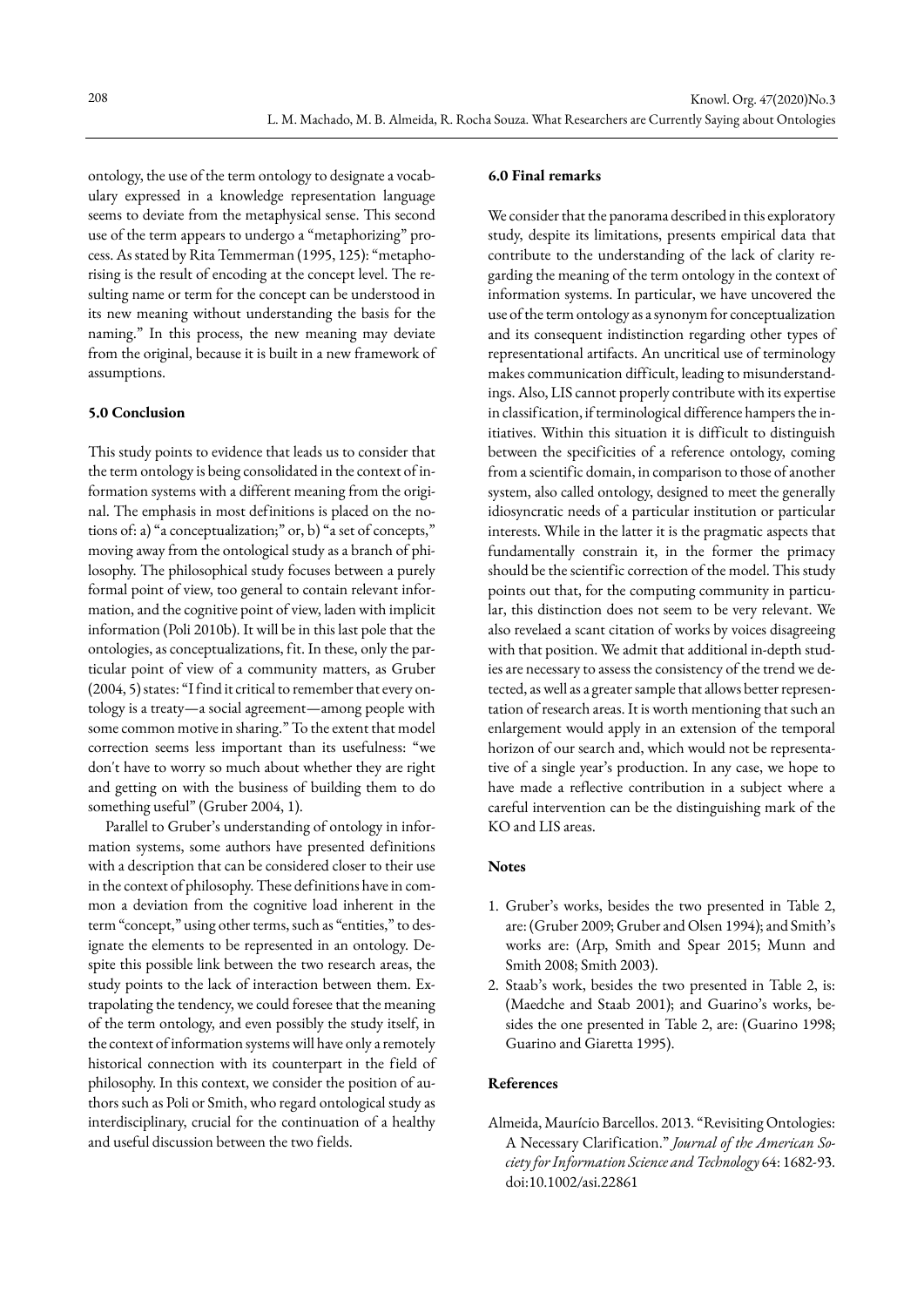- Almeida, Maurício Barcellos and Marcello P. Bax. 2003. "Uma visão geral sobre ontologias: Pesquisa sobre definições, tipos, aplicações, métodos de avaliação e de construção." *Ciência Da Informação* 32, no. 3: 7-20. doi:10.1590/S0100-19652003000300002
- Antoniou, Grigoris and Athanasios Kehagias. 2000. "On the Refinement of Ontologies." *International Journal of Intelligent Systems* 15.
- Arp, Robert, Barry Smith and Andrew D. Spear. 2015. *Building Ontologies with Basic Formal Ontology*. Cambridge, MA: MIT Press.
- Bardin, Laurence. 2011. *Análise de conteúdo*, trans. Luís Antero Reto and Augusto Pinheiro. São Paulo: Almedina. Translation of *L'analyse de contenu*, 1977.
- Borst, Pim, Hans Akkermans and Jan Top. 1997. "Engineering Ontologies." *International Journal of Human-Computer Studies* 46: 365-406. doi:10.1006/ijhc.1996.0096
- Borst, Willem Nico. 1997. "Construction of Engineering Ontologies for Knowledge Sharing and Reuse." PhD diss., Universiteit Twente. https://ris.utwente.nl/ws/portalfiles/portal/6036651/t0000004.pdf
- Chandrasekaran, B., J.R. Josephson and V.R. Benjamins. 1999. "What Are Ontologies and Why Do We Need Them?" *IEEE Intelligent Systems* 14: 20-6. doi:10.1109/ 5254.747902
- Currás, Emilia. 2010. *Ontologies, Taxonomies and Thesauri in Systems Science and Systematics*. Oxford: Chandos Publishing. doi:10.1533/9781780631752
- Dahlberg, Ingetraut. 2014. "What Is Knowledge Organization?" *Knowledge Organization* 41: 85-91.
- English, Kathryn. 1998. "Understanding Science: When Metaphors Become Terms." *Asp*, nos. 19/22: 151-63. doi:10.4000/asp.2800
- Gelbard, Roy, Roni Ramon-Gonen, Abraham Carmeli, Ran M. Bittmann and Roman Talyansky. 2018. "Sentiment Analysis in Organizational Work: Towards an Ontology of People Analytics." *Expert Systems* 35, no. 5: e12289. doi:10.1111/exsy.12289
- Gilchrist, Alan. 2003. "Thesauri, Taxonomies and Ontologies – an Etymological Note." *Journal of Documentation* 59: 7-18. doi:10.1108/00220410310457984
- Gruber, Thomas R. 1992. "What Is an Ontology?" *International Journal Human-Computer Studies* 43: 907-28.
- Gruber, Thomas R. 1993. "A Translation Approach to Portable Ontology Specifications." *Knowledge Acquisition* 5: 199-220.
- Gruber, Thomas R. 1995. "Toward Principles for the Design of Ontologies Used for Knowledge Sharing." *International Journal Human-Computer Studies* 43: 907-28. doi:10.1006/ijhc.1995.1081
- Gruber, Thomas R. 2004. "Every Ontology Is a Treaty–a Social Agreement–among People with Some Common Motive in Sharing." Interview by Miltiadis Lytras. *Bulle-*

*tin—AIS Special Interest Group on Semantic Web and Information Systems* 1, no. 3: 1-5.

- Gruber, Thomas R. 2009. "Ontology." In *Encyclopedia of Database Systems I,* ed. Ling Liu and M. Tamer Özsu. New York: Springer, 1963-5.
- Gruber, Thomas R. and Greg R. Olsen. 1994. "An Ontology for Engineering Mathematics." In *Principles of Knowledge Representation and Reasoning: Proceedings of the Fourth International Conference* KR'9, ed. Jon Doyle, Piero Torasso, & Erik Sandewall. San Francisco: Morgan Kaufmann, 258-69.
- Gruninger, Michael, Olivier Bodenreider, Frank Olken, Leo Obrst and Peter Yim. 2008. "Ontology Summit 2007 - Ontology, Taxonomy, Folksonomy: Understanding the Distinctions." *Applied Ontology* 3: 191-200. doi:10.3233/AO-2008-0052
- Guarino, Nicola. 1998. "Formal Ontology in Information Systems." In *Formal Ontology in Information Systems: Proceedings of the first International Conference (fois'98), June 6-8, Trento, Italy*, ed. Nicola Guarino. Amsterdam: IOS Press, 3-15.
- Guarino, Nicola and Pierdaniele Giaretta. 1995. "Ontologies and Knowledge Bases: Towards a Terminological Clarification." In *Towards Very Large Knowledge Bases. Knowledge Building and Knowledge Sharing*, ed. Nicolaas J. I. Mars. Amsterdam: IOS Press, 25-32.
- Guarino, Nicola, Daniel Oberle and Steffen Staab. 2009. "What Is an Ontology?" In *Handbook on Ontologies*, ed. Steffen Staab and Rudi Studer. 2nd ed.. Berlin: Springer, 1-17. doi:10.1007/9783540926733
- Guizzardi, Giancarlo. 2007. "On Ontology, Ontologies, Conceptualizations, Modeling Languages and (Meta) Models." In *Databases and Information Systems IV*, ed. Olegas Vasilecas, Johann Eder and Albertas Caplinskas. Amsterdam: IOS Press, 18-39.
- Hayes, Patrick J. 1983. "The Second Naive Physics Manifesto." Cognitive Science Technical Report URCS-10. Rochester, NY: University of Rochester.
- Hennig, Boris. 2008. "What Is Formal Ontology?" In *Applied Ontology: An Introduction*, ed. Katherine Munn and Barry Smith. Heusenstamm: Ontos Verlag, 39-56.
- Herre, Heinrich. 2015. "Formal Ontology: A New Discipline Between Philosophy, Formal Logic, and Artificial Intelligence." In *Kybernetik, Logik, Semiotik. Philosophische Sichtweisen*, ed. Fuchs-Kittowski Klaus, Rainer E. Zimmermann, Wolfgang Coy, Manfred Bierwisch, Heinrich Herre and Eckardt Michael. Berlin: Trafo Wissenschaftsverlag.
- Hjørland, Birger. 2019. "Classification." *Knowledge Organization* 44, no. 2: 97-128.
- Khazraee, Emad and Xia Lin. 2011. "Demystifying Ontology." In *Classification & Ontology: Formal Approaches and Access to Knowledge: Proceedings of the International*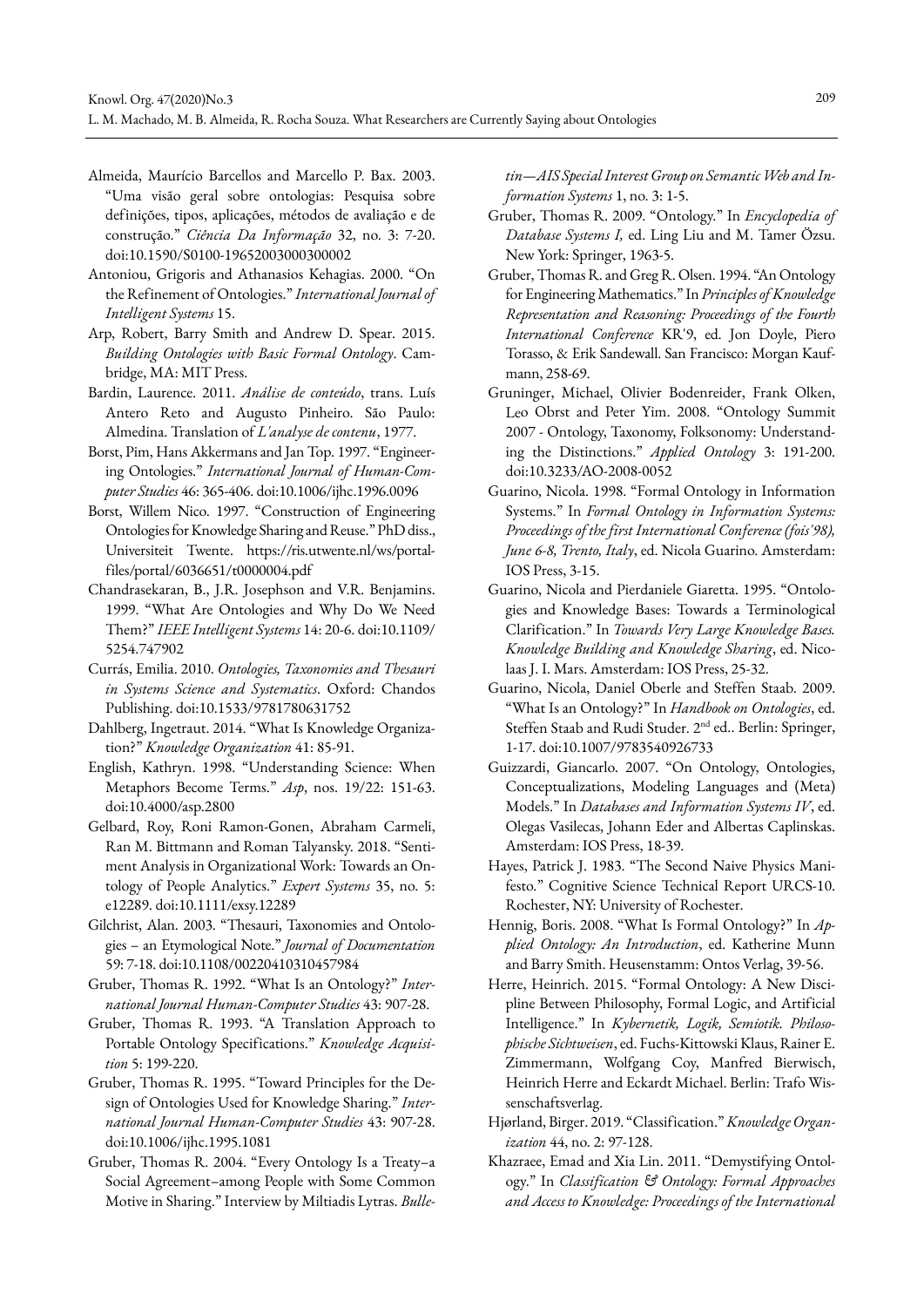*UDC Seminar*, ed. Aida Slavic and Edgardo Civallero.Würzburg: Ergo, 41-54.

- Klein, Gunnar O. and Barry Smith. 2010. "Concept Systems and Ontologies: Recommendations for Basic Terminology." *Transactions of the Japanese Society for Artificial Intelligence* 25: 433-41. doi:10.1527/tjsai.25.433
- Kless, Daniel, Jutta Lindenthal, Simon Milton and Edmund Kazmierczak. 2011. "Interoperability of Knowledge Organization Systems with and through Ontologies." In *Classification and Ontology: Formal Approaches and Access to Knowledge: Proceedings of the International UDC Seminar 19 - 20 September 2011, The Hague, The Netherlands,* ed. Aida Slavic and Edgardo Civallero. Würzburg: Ergon, 55-74.
- Krippendorff, Klaus. 2004. *Content Analysis: An Introduction to Its Methodology*. 2nd ed. Thousand Oaks, CA: Sage Publications.
- Maedche, Alexander. 2002. *Ontology Learning for the Semantic Web*. The Kluwer International Series in Engineering and Computer Science 665. Boston, MA: Springer. doi:10.1007/978-1-4615-0925-7
- Maedche, Alexander and Steffen Staab. 2001. "Ontology Learning for the Semantic Web." *IEEE Intelligent Systems* 16: 72-9. doi:10.1109/5254.920602
- Mealy, George H. 1967. "Another Look at Data." In *AFIPS '67 (Fall): Proceedings of the November 14-16, 1967, Fall Joint Computer Conference*. New York: ACM Press, 525- 34. doi:10.1145/1465611.1465682
- Munn, Katherine and Barry Smith, eds. 2008. *Applied Ontology: An Introduction*. Heusenstamm: Ontos Verlag.
- Niiniluoto, Ilkka. 2002. *Critical Scientific Realism*. 2nd ed. Oxford: Oxford University Press.
- Noy, Natalya F. and Deborah L. McGuinness. 2001. "Ontology Development 101: A Guide to Creating Your First Ontology." https://protege.stanford.edu/publications/ontology\_development/ontology101.pdf
- Poli, Roberto. 1996. "Ontology for Knowledge Organization." In *Knowledge Organization And Change: Proceedings of the Fourth International ISKO Conference,* Washington, DC, USA, July 15-18, 1996*,* ed. R. Green. Advances in Knowledge Organization 5. Frankfurt/ Main: Indeks, 313-9.
- Poli, Roberto. 2010a. "Preface." In *Theory and Applications of Ontology: Computer Applications*, ed. Roberto Poli, Michael Healy and Achilles Kameas. Dordrecht: Springer, vviii.
- Poli, Roberto. 2010b. "Ontology: The Categorial Stance." In *Theory and Applications of Ontology: Philosophical Perspectives*, ed. Roberto Poli and Johanna Seibt. Dordrecht: Springer, 1-22.
- Poli, Roberto and Leo Obrst. 2010. "The Interplay Between Ontology as Categorial Analysis and Ontology as Technology." In *Theory and Applications of Ontology:*

*Computer Applications*, ed. Roberto Poli, Michael Healy and Achilles Kameas. Dordrecht: Springer Netherlands, 1-26. doi:10.1007/978-90-481-8847-5\_1

- Portner, Paul H. 2005. *What is Meaning? Fundamentals of Formal Semantics.* Oxford: Blackwell.
- Smiraglia, Richard P. 2014. "Ontology." In *The Elements of Knowledge Organization*. Cham: Springer International Publishing, 43-50.
- Smith, Barry. 2003. "Ontology." In *Blackwell Guide to the Philosophy of Computing and Information*, ed. Luciano Floridi. Oxford: Blackwell, 155-66.
- Smith, Barry. 2004. "Beyond Concepts: Ontology as Reality Representation." In *Formal Ontology in Information Systems: Proceedings of the Third International Conference (FOIS 2004)*, ed. Achille C. Varzi and Laure Vieu. Frontiers Iin Artificial Intelligence Aand Applications 114. Amsterdam: IOS Press, 73-84.
- Smith, Barry. 2006. "From Concepts to Clinical Reality: An Essay on the Benchmarking of Biomedical Terminologies." *Journal of Biomedical Informatics* 39: 288-98. doi:10.1016/j.jbi.2005.09.005
- Smith, Barry. 2013. "Classifying Processes: An Essay in Applied Ontology." In *Classifying Reality*, ed. David S. Oderberg. Chichester, UK: John Wiley, 101-26. doi:10.1002/9781118627747.ch6
- Smith, Barry and Roberto Casati. 1994. "Naive Physics: An Essay in Ontology." *Philosophical Psychology* 7: 225-44.
- Smith, Barry, Werner Ceusters and Rita Temmerman. 2005. "Wüsteria." *Studies in Health Technology and Informatics* 116: 647-52.
- Smith, Barry, Waclaw Kusnierczyk, Daniel Schober and Werner Ceusters. 2006. "Towards a Reference Terminology for Ontology Research and Development in the Biomedical Domain." In *KR-MED 2006 Proceedings: Second International Workshop on Formal Biomedical Knowledge Representation Baltimore, Maryland November 8, 2006*, ed. Olivier Bodenreider. CEUR Workshop Proceedings 222: 57-65. http://ceur-ws.org/Vol-222/krmed2006-p07.pdf
- Soergel, Dagobert. 1999. "The Rise of Ontologies or the Reinvention of Classification." *Journal of the American Society for Information Science and Technology* 50: 1119-20.
- Souza, Renato Rocha, Douglas Tudhope and Maurício Barcellos Almeida. 2012. "Towards a Taxonomy of KOS: Dimensions for Classifying Knowledge Organization Systems." *Knowledge Organization* 39: 179-92.
- Staab, Steffen and Rudi Studer, eds. 2009. *Handbook on Ontologies*. 2nd ed. Berlin: Springer. doi:10.1007/978-3- 540-92673-3
- Studer, Rudi, V. Richard Benjamins and Dieter Fensel. 1998. "Knowledge Engineering: Principles and Methods." *Data & Knowledge Engineering* 25: 161-97. doi:10.1.1.110.8406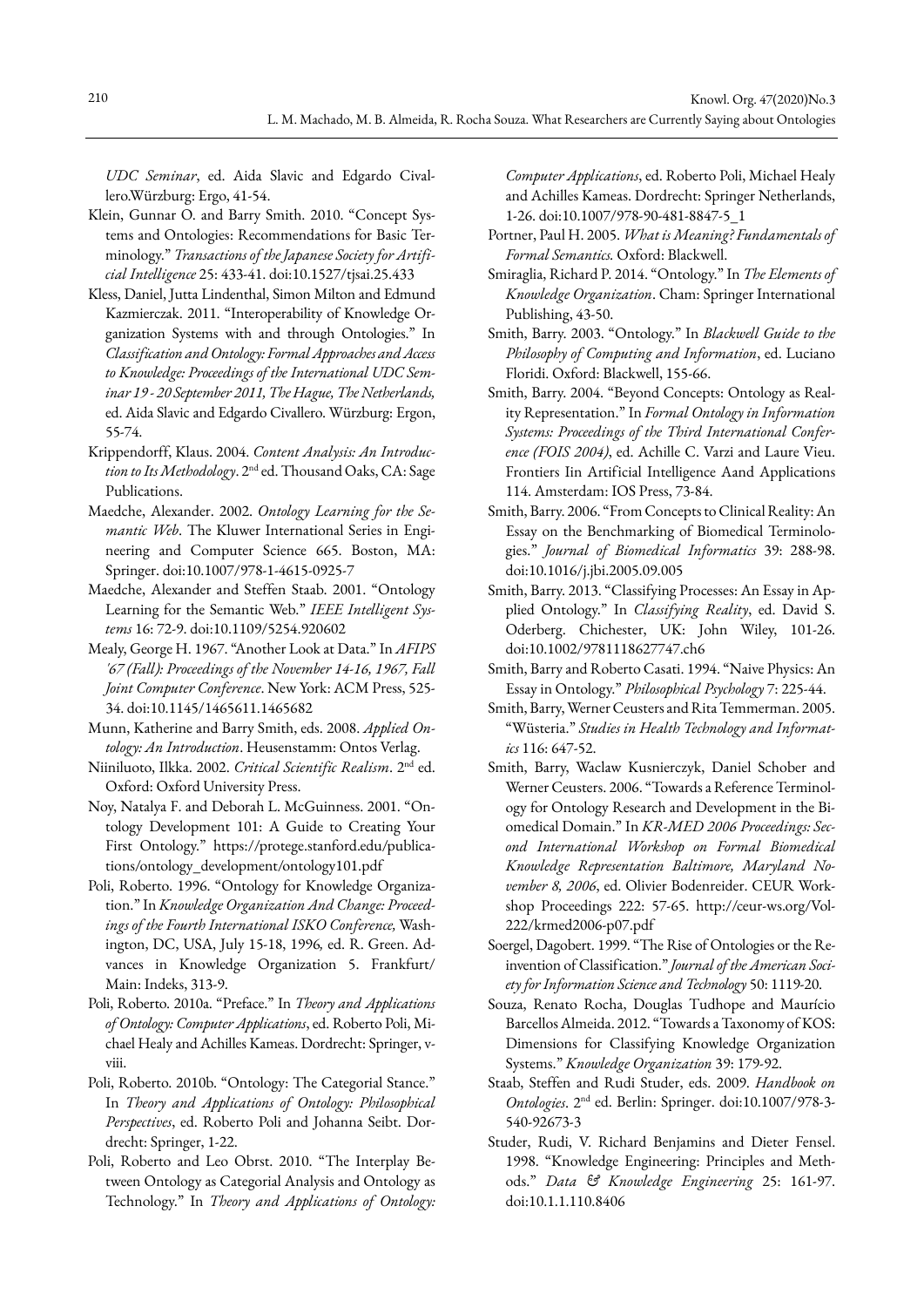- Teddlie, Charles and Abbas Tashakkori. 2009. *Foundations of Mixed Methods Research: Integrating Quantitative and Qualitative Approaches in the Social and Behavioral Sciences*. Los Angeles: SAGE Publications.
- Temmerman, Rita. 1995. "The Process of Revitalisation of Old Words: 'Splicing' a Case Study in the Extension of Reference." *Terminology* 2: 107-28. doi:10.1075/term.2. 1.06tem
- Uschold, Michael and Michael Grüninger. 1996. "Ontologies: Principles, Methods and Applications." *Knowledge Engineering Review* 11: 93-136.

# **Appendices**

We present the definitions found in the sample in appendices A, B and C and in D the references of the respective articles. In transcribing the definitions with citation (direct or indirect), the original numerical references were replaced by the author-date style. On the column "WoS cat." in appendices A, B and C, we present the Web of Science major category where the respective article was classified. In the "type" column we identified definitions that do not refer to other work with the designation "self," those citing other

- Vickery, B. C. 1997. "Ontologies." *Journal of Information Science* 23: 277-86. doi:10.1177/016555159702300402
- Zhu, Qiaoli, Xuesong Kong, Song Hong, Junli Li and Zongyi He. 2015. "Global Ontology Research Progress: A Bibliometric Analysis." *Aslib Journal of Information Management* 67: 27-54. doi:10.1108/AJIM-05-2014- 0061

documents are identified with "dir," in the case of direct quotations, and with "ind," when quotation is indirect. In appendix A, the designations "self," "ind" and "dir," may have the suffix "\_ro" when the definition is framed with a reference to the origin of the term ontology (which may not be included in the transcribed excerpt) or "\_pd" when the authors also define the term in that context of origin (those definitions are in appendix B).

# **Appendix A:**

Definitions of the term ontology associated with information systems found in articles whose approach is made in the context of these systems.

| Ref. | Definition                                                                                         | Type   | WoS Cat.        |
|------|----------------------------------------------------------------------------------------------------|--------|-----------------|
| 004  | One method of conceptualising data is as an ontology-a knowledge model that formalises var-        | self   | Life Sciences & |
|      | iables, properties, and relationships such that they can be used for problem solving.              |        | Biomedicine     |
|      | Swartout and Tate (1999) define ontology as a basic structure or framework around which a          | ind    | Technology      |
| 005  | knowledge-base can be built. Formally, the ontology of a particular domain covers its terminol-    |        |                 |
|      | ogy (domain vocabulary), all essential concepts and their instances (individuals) in the domain.   |        |                 |
|      | From a computer science point of view and in the context of knowledge acquisition, an ontol-       | dir    | Technology      |
| 006  | ogy could be defined as "a formal, explicit specification of a shared conceptualisation" (Staab et |        |                 |
|      | al., 2009).                                                                                        |        |                 |
| 007  | Ontology is a formal representation of a set of domain concepts and their relationships.           | self   | Technology      |
| 008  | An ontology can be used to describe concepts, attributes, and restrictions within a particular     | ind    | Technology      |
|      | domain [Noy & McGuinness, 2001].                                                                   |        |                 |
|      | Ontologies are formal, explicit specifications of a shared conceptualization to represent domain   | ind    | Technology      |
| 014  | knowledge, [Maedche, 2012] which are widely applied recently to represent knowledge in the         |        |                 |
|      | Semantic Web.                                                                                      |        |                 |
| 015  | Applied ontologies consist of a set of clearly defined entities (which may, however, each have     | self   | Life Sciences & |
|      | multiple labels), structured hierarchically, and interconnected by defined relations.              |        | Biomedicine     |
|      | Ontology engineering is a powerful tool for computer-based information modeling and man-           | ind    | Technology      |
| 016  | agement that aims to conceptualize the physical world in a formal and explicit manner (Gruber,     |        |                 |
|      | 1993).                                                                                             |        |                 |
|      | Ontology is defined as a formal representation of knowledge pertaining to a particular domain      | ind    | Technology      |
| 018  | [Gruber, 1993; Noy & McGuinness, 2001]  Ontologies are crucial to enable the vision of se-         |        |                 |
|      | mantic web. They provide a common and shared understanding of concepts in a specific do-           |        |                 |
|      | main, allow reuse of domain knowledge, and make the data interoperable.                            |        |                 |
| 020  | Ontology is a formal model that represents a target domain which is generally constituted by a     | ind_pd | Technology      |
|      | hierarchy of concepts that are interrelated by defined relations [McGuinness & Van Harmelen,       |        |                 |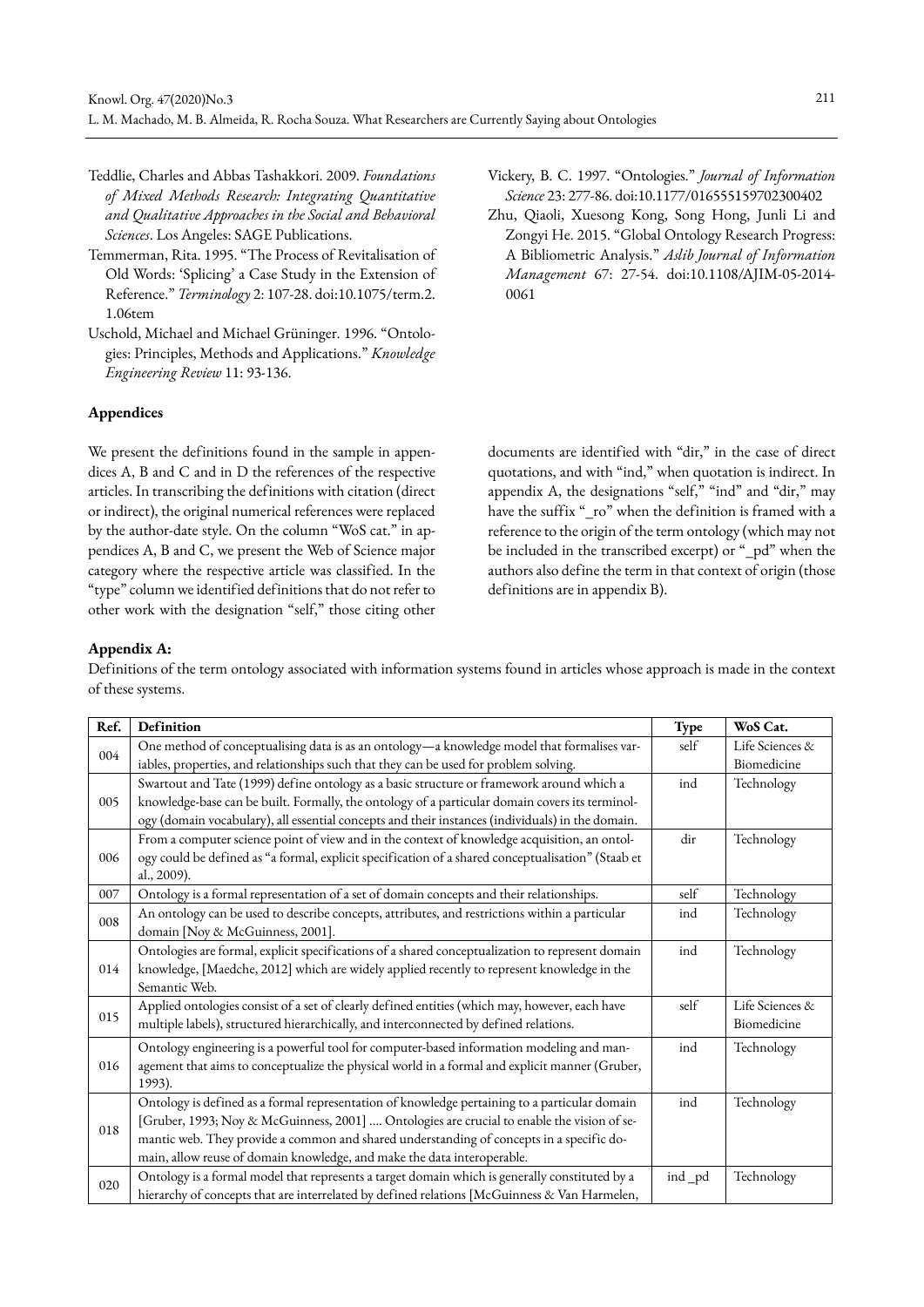| Ref. | Definition                                                                                                                                                                                                                                                                                                                                                                                                      | Type    | WoS Cat.                       |
|------|-----------------------------------------------------------------------------------------------------------------------------------------------------------------------------------------------------------------------------------------------------------------------------------------------------------------------------------------------------------------------------------------------------------------|---------|--------------------------------|
|      | 2004].                                                                                                                                                                                                                                                                                                                                                                                                          |         |                                |
| 021  | [A]n ontology is an explicit formal specification of the terms in the domain and relations<br>among them [Gruber, 1993] expressed in machine-readable language; therefore, they can be<br>processed automatically Classes (i.e., concepts), subclasses, and predicates between concepts<br>represent an ontology.                                                                                               | ind     | Life Sciences &<br>Biomedicine |
| 022  | According to Antoniou and Kehagias (2000, p. 623), "An ontology defines the terminology of<br>a domain: it describes the constructs that constitute the domain, and the relationships between<br>those constructs."                                                                                                                                                                                             | dir     | Technology                     |
| 023  | [B]iomedical ontologies are sets of terms and relations that represent biomedical entities and<br>how they connect with one another.                                                                                                                                                                                                                                                                            | self    | Life Sciences &<br>Biomedicine |
| 025  | As a conceptual model, ontology storage and management the information, has been widely<br>concerned in the field of information retrieval.                                                                                                                                                                                                                                                                     | self_ro | Technology                     |
| 027  | "Ontology is defined as an explicit specification of a conceptualization" (Gruber, 1993).                                                                                                                                                                                                                                                                                                                       | dir     | Technology                     |
| 032  | The definition of ontology has many variants, which can be generalized under a machine-read-<br>able, structured representation of information  the business domain ontology is intended to<br>specify the conceptualization of a particular real-world business domain.                                                                                                                                        | self    | Technology                     |
| 033  | [O]ntology is a conceptualization with explicit specification in unanimity filed knowledge, it<br>has been used popularly in modeling and retrieval of knowledge engineering for product lifecy-<br>cle management.                                                                                                                                                                                             | self    | Technology                     |
| 036  | One way of modeling data is designing ontologies and using them to maximize the benefit of<br>accessing and extracting valuable implicit and explicit knowledge from structured and unstruc-<br>tured data.                                                                                                                                                                                                     | self    | Life Sciences &<br>Biomedicine |
| 037  | The scientific meaning derives from Information Science, where "ontology" refers to a shared<br>conceptualisation of a domain, presented as an organised technical vocabulary for that domain<br>[Gruber, 1993].                                                                                                                                                                                                | ind_pd  | Social Sciences                |
| 044  | Traditionally a philosophical concept, ontology has been adopted by computer science and in-<br>formation science as a new way of defining meaning and relationships within data [Feilmayr &<br>Wöß, 2016; Gruber, 1995].Ontologies are composed of three parts: a set of vocabulary repre-<br>senting various concepts, definitions for the vocabulary set, and defined relationships between<br>the concepts. | ind_ro  | Life Sciences &<br>Biomedicine |
| 047  | Ontologies are models of reality, and are expressed through entities and their relationships.                                                                                                                                                                                                                                                                                                                   | self    | Life Sciences &<br>Biomedicine |
| 050  | Ontologies are information artifacts that present two basic characteristics: they are vocabularies<br>shared in a certain community, and they have formal semantics based on axioms, expressed in<br>some logic language. [Horrocks, 2008].                                                                                                                                                                     | ind     | Life Sciences &<br>Biomedicine |
| 061  | Ontology is defined as an explicit specification of a conceptualization, and is consisted of con-<br>cepts, relations, axioms which describe a certain domain [Gruber, 1993].                                                                                                                                                                                                                                   | ind     | Technology                     |
| 063  | An ontology is a unanimous agreement on shared concepts.                                                                                                                                                                                                                                                                                                                                                        | self_ro | Social Sciences                |
| 066  | Simply, an ontology is a machine-readable artifact that encodes a logical representation of a do-<br>main space using vocabularies, and their semantic meanings In general, knowledge in an on-<br>tology is represented as triple which is information presented in subject>predicate>object. Es-<br>sentially, the subject>predicate>object are concepts.                                                     | self_pd | Life Sciences &<br>Biomedicine |
| 068  | Ontology has been widely applied  as a model for storing and representing knowledge. Owing<br>to it is an effective concept semantic model and a powerful analysis tool.                                                                                                                                                                                                                                        | self ro | Technology                     |
| 069  | Formally, an ontology is "a representational artifact, comprising a taxonomy as proper part,<br>whose representations are intended to designate some combinations of universals, defined clas-<br>ses and certain relations between them" [Smith et al., 2006].                                                                                                                                                 | dir     | Life Sciences &<br>Biomedicine |
| 070  | Ontology is defined as an explicit and shared conceptualization of a given domain that provides<br>explicit logical assertions about three types of things, classes, instances, and properties, and of-<br>fers the means to capture and convert human knowledge into a computer-understandable and<br>explicit format. [Gruber, 1993; Richards & Simoff, 2001].                                                | ind     | Technology                     |
| 072  | The term ontology refers to "a representation and definition of the categories, properties, and<br>relations of the concepts, data, and entities that substantiate one, many, or all domains."<br>[Gruber, 2009].                                                                                                                                                                                               | dir     | Life Sciences &<br>Biomedicine |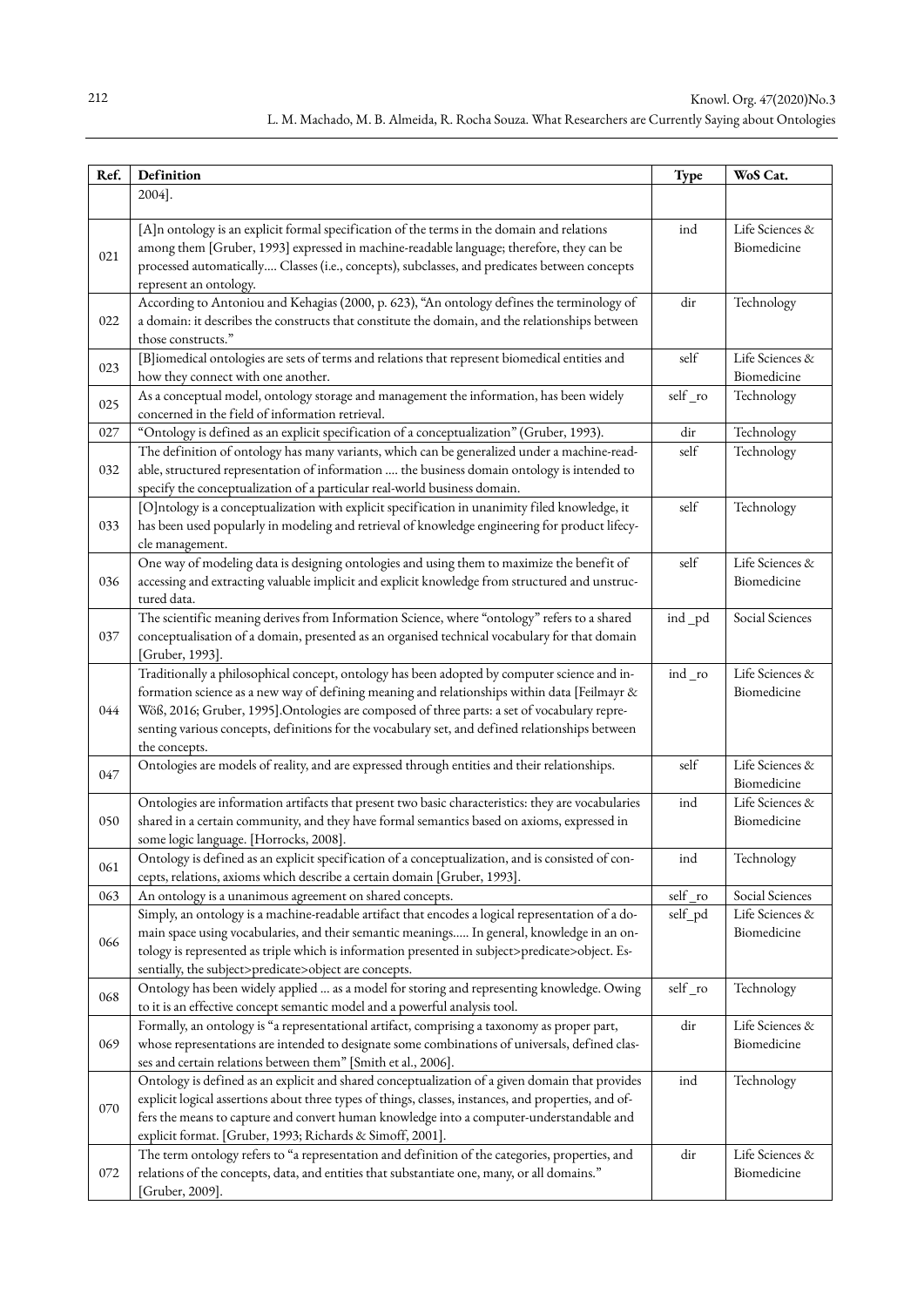| Ref. | Definition                                                                                                                                                                  | Type    | WoS Cat.          |
|------|-----------------------------------------------------------------------------------------------------------------------------------------------------------------------------|---------|-------------------|
| 075  | Ontologies are defined as formal, explicit specifications of shared conceptualisations. [Gruber,<br>1993].                                                                  | ind     | Technology        |
| 076  | An ontology is a formal specification of a shared conceptualization. [Gruber, 1993].                                                                                        | ind     | Technology        |
| 079  | Ontology is defined in informatics as an attempt for comprehensive and detailed formalization<br>of a given area of knowledge via a conceptual scheme.                      | self_ro | Technology        |
| 080  | Ontologies provide conceptual models to represent and share knowledge.                                                                                                      | self    | Technology        |
|      | The term ontology is used in the literature of computer science to refer to an explicit specifica-                                                                          | ind     | Technology        |
| 081  | tion of a shared conceptualization in a machine readable format. [Gruber, 1993; Guarino & Gi-<br>aretta, 1995; Studer; Benjamins & Fensel, 1998].                           |         |                   |
|      | Ontologies help integrate disparate or unorganized data to produce meaning, sort of "like a the-                                                                            | self    | Social Sciences   |
| 085  | saurus, a finite set of terms, organized as a hierarchy that can be used to provide a value for an<br>element.                                                              |         |                   |
|      | ISO 1087-1:2000 defines "concept" as a "unit of knowledge created by a unique combination                                                                                   | self    | Technology        |
| 089  | of characteristics." In general, ontologies thus can be seen as collections of knowledge for some<br>specific domain of discourse.                                          |         |                   |
|      | An ontology describes domain knowledge or domain space that represents and connects con-                                                                                    | self    | Life Sciences &   |
| 096  | cepts of the domain The resulting software artifact can then be integrated with other soft-                                                                                 |         | Biomedicine       |
|      | ware components to provide extended capabilities, perform tasks, and enable machine reason-                                                                                 |         |                   |
|      | ing.                                                                                                                                                                        |         |                   |
|      | An ontology is a computational representation of a domain of knowledge based upon a con-                                                                                    | ind     | Life Sciences &   |
| 097  | trolled, standardized vocabulary for describing entities and the semantic relationships between                                                                             |         | Biomedicine       |
|      | them. [David & Tim, 2012; Gruber, 1993; Gruber & Olsen, 1994; Guarino, 1998]                                                                                                |         |                   |
| 102  | [A]n ontology is an explicit formal specification of the concepts (also referred to as classes) in a                                                                        | ind     | Technology        |
|      | domain and the relations among them. [Uschold & Gruninger, 1996]                                                                                                            |         |                   |
| 104  | An ontology can be defined as a set of hierarchically ordered terms to represent a specific do-                                                                             | self    | Technology        |
|      | main. [original in portuguese, free translation of authors]                                                                                                                 |         |                   |
|      | "An ontology is a formal explicit description of concepts in a domain of discourse (classes                                                                                 | dir     | Technology        |
| 105  | (sometimes called concepts)), properties of each concept describing various features and attrib-                                                                            |         |                   |
|      | utes of the concept (slots (sometimes called roles or properties)), and restrictions on slots (facets                                                                       |         |                   |
|      | (sometimes called restrictions))." [Noy & McGuinness, 2001].                                                                                                                | dir     |                   |
| 106  | In computer science, ontologies can be defined as "explicit specification of a shared conceptual-<br>ization." [Gruber, 1993].                                              |         | Physical Sciences |
|      | It is a specialised representation artefact, designed to usefully mediate between an artificial net-                                                                        | self    | Physical Sciences |
| 107  | work of labelled concepts and the perceptions and classifications of the people who work with                                                                               |         |                   |
|      | it.                                                                                                                                                                         |         |                   |
| 113  | An ontology is an explicit specification of a conceptualization. [Edgington et al., 2004; Gruber,                                                                           | ind     | Technology        |
|      | 1994].                                                                                                                                                                      |         |                   |
| 118  | In computer and information sciences, ontologies serve as explicit representations of the con-<br>cepts and relationships relevant to some area of interest (Gruber, 1995). | ind     | Social Sciences   |
| 122  | Ontology is a description of knowledge about a domain of interest, the core of which is ma-                                                                                 | self    | Technology        |
|      | chine processable specification with a formally defined meaning.                                                                                                            |         |                   |
| 125  | Ontology is defined as an explicit specification of a shared conceptualization representing                                                                                 | ind     | Technology        |
|      | knowledge through concepts, relationships, and individuals. [Gruber, 1993].                                                                                                 |         |                   |
|      | In terms of information technology, ontologies summarize various types of formal conceptual                                                                                 | ind     | Technology        |
| 126  | systems that allow an explicit and thus machine-processable assignment of meaning to jointly                                                                                |         |                   |
|      | defined linguistic concepts. [Gruber, 1993; Studer; Benjamins & Fensel, 1998]. [original in ger-                                                                            |         |                   |
|      | man, free translation of authors].                                                                                                                                          |         |                   |
| 129  | Ontology is a formal representation of a domain of knowledge in terms of concepts and rela-                                                                                 | ind     | Technology        |
|      | tionships to data (attributes) and other concepts. [Gruber, 1993].                                                                                                          |         |                   |
| 131  | An ontology is a formal, explicit specification of a shared conceptualization. [Studer; Benja-                                                                              | ind     | Social Sciences   |
|      | mins & Fensel, 1998].                                                                                                                                                       |         |                   |
|      | Using ontology as a foundation for conceptual modeling builds on the assumption that ontol-                                                                                 | ind _pd | Technology        |
| 132  | ogy can help to better understand how the world is constituted (Gruber, 1995; Wand et al.,                                                                                  |         |                   |
|      | 1999; Wand and Weber, 2006).                                                                                                                                                |         |                   |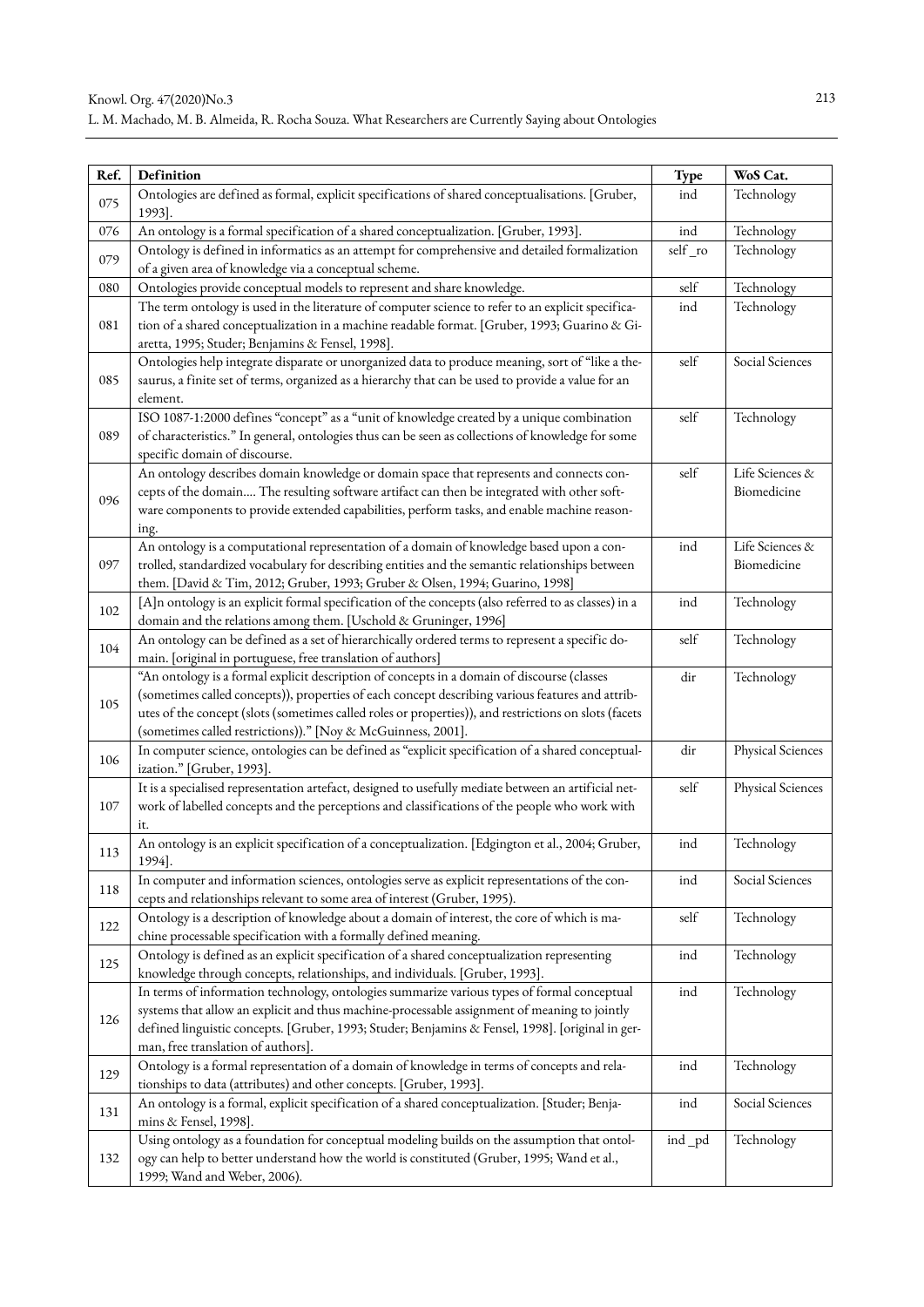| Ref. | Definition                                                                                                                                                                                        | Type   | WoS Cat.        |
|------|---------------------------------------------------------------------------------------------------------------------------------------------------------------------------------------------------|--------|-----------------|
|      | [O]ntologies (i.e., formal descriptions of domains [Gruber, 1993] using characterizing con-                                                                                                       | ind    | Technology      |
| 136  | cepts, individuals, properties, and relations) remains a non-trivial task.                                                                                                                        |        |                 |
|      | Ontology is a tool for representing knowledge and reasoning that serves the organization of a                                                                                                     | ind    | Technology      |
| 137  | set of concepts in a specific field, as well as the relations between these concepts [Agirre et al.,                                                                                              |        |                 |
|      | 2000; Faatz & Steinmetz, 2002; Parekh; Gwo & Finin, 2004].                                                                                                                                        |        |                 |
|      | Derived from philosophy, in computer science, we refer to an ontology as a special kind of in-                                                                                                    | ind_ro | Technology      |
| 139  | formation object or computational artifact [Guarino; Oberle & Staab, 2009; Studer, Benjamins                                                                                                      |        |                 |
|      | & Fense, 1998] These ontologies contains concepts and relationships that are meant to de-<br>scribe or record the facts about the real world.                                                     |        |                 |
|      | Ontology-based data management aims at managing data through the lens of an ontology, that                                                                                                        | self   | Technology      |
| 142  | is, a conceptual representation of the domain of interest in the underlying information system.                                                                                                   |        |                 |
|      | As it has already been stated, an ontology is a formal explicit specification of a shared conceptu-                                                                                               | ind    | Technology      |
| 143  | alization of a domain [Borst; Akkermans & Top, 1997].                                                                                                                                             |        |                 |
|      | In informatics, "ontology" refers to these formalized descriptions of the being, of existing enti-                                                                                                | ind    | Social Sciences |
| 148  | ties (Smith, 2003).                                                                                                                                                                               |        |                 |
|      | In order to be able to automate engineering activities, a formalization of domain knowledge is                                                                                                    | self   | Technology      |
| 151  | essential. This formalization can be used to model system aspects in sense of properties and rela-                                                                                                |        |                 |
|      | tions Basically, all parameters, components, and material types are modeled as concepts and                                                                                                       |        |                 |
|      | individuals in the ontology.                                                                                                                                                                      |        |                 |
| 152  | Each ontology is the formal specification of the shared conceptualization of a domain of study                                                                                                    | ind    | Technology      |
|      | (Gruber, 1995).                                                                                                                                                                                   |        |                 |
|      | Similarly for standardization in description of cloud services, it is required to use a semantic                                                                                                  | ind    | Technology      |
| 154  | knowledge representation strategy called ontology that points to a perception of the domain of                                                                                                    |        |                 |
|      | interest. It incorporates a set of concepts those include entities, attributes and their inter-rela-                                                                                              |        |                 |
|      | tionships are altogether referred to as a conceptualization [Gruber. 1995].                                                                                                                       | self   |                 |
|      | A very versatile knowledge management approach is the use of ontologies, information models<br>consisting of formally defined hierarchies of entity types describing some domain of interest,     |        | Technology      |
| 157  | coupled with well-defined relations between types and axioms expressing fundamental domain                                                                                                        |        |                 |
|      | knowledge.                                                                                                                                                                                        |        |                 |
|      | Ontology is one of the semantic web technologies to represent, exchange and reuse domain                                                                                                          | self   | Technology      |
|      | concepts, relations between concepts, and rules Domain ontology is a form of representation                                                                                                       |        |                 |
| 161  | of concepts, relations and rules in a specific domain so that information in the domain can be                                                                                                    |        |                 |
|      | well stored, searched and shared.                                                                                                                                                                 |        |                 |
| 170  | An ontology is a knowledge-based structured system, which consists of a rich, standardized vo-                                                                                                    | self   | Life Sciences & |
|      | cabulary to describe entities and the semantic relationships between them.                                                                                                                        |        | Biomedicine     |
|      | Since an ontology is a formal fixation of the agreements made by a group of specialists in a cer-                                                                                                 | ind    | Technology      |
| 172  | tain domain about a system of concepts they use, as well as their properties and axioms, each                                                                                                     |        |                 |
|      | ontology system makes sense only for the group of people who accept these agreements (the so-                                                                                                     |        |                 |
|      | cial nature of ontologies). [Beniaminov, 2008]                                                                                                                                                    |        |                 |
|      | Ontologies can be seen as structured vocabularies that explain the relations among their terms                                                                                                    | self   | Technology      |
| 175  | (or classes). They are formed by concepts and relations that can be combined to form more                                                                                                         |        |                 |
|      | complex class expressions.                                                                                                                                                                        |        |                 |
| 177  | Researchers in information systems and knowledge-based systems have expanded the definition<br>so that the term ontology refers to, not only the vocabulary itself, but also the concepts the vo- | ind_pd | Technology      |
|      | cabulary is intended to express [Chandrasekaran; Josephson & Benjamins, 1999].                                                                                                                    |        |                 |
|      | Gruber [1993] defines an ontology as a formal explicit specification of a shared conceptualiza-                                                                                                   | ind    | Technology      |
| 178  | tion.                                                                                                                                                                                             |        |                 |
|      | According to Borst [1997], ontology can be defined as a formal and explicit specification of a                                                                                                    | ind    | Technology      |
| 179  | set of concepts in a shared form.                                                                                                                                                                 |        |                 |
|      | Consequently, an ontology represents the conceptual model of the specific domain of interest,                                                                                                     | ind_pd | Technology      |
| 180  | describing it in a declarative fashion [Sonntag, 2010].                                                                                                                                           |        |                 |
|      | An ontology is defined as a specification of concepts and relationships between the concepts                                                                                                      | ind    | Technology      |
| 182  | that can exist in a given setting [Gallardo et al., 2011].                                                                                                                                        |        |                 |
| 183  | Ontology, as a shared concept, is a mechanism that describes concepts and their system relation-                                                                                                  | ind    | Technology      |
|      | ships [Elhdad; Chilamkurti & Torabi, 2013; Verstichel et al., 2011].                                                                                                                              |        |                 |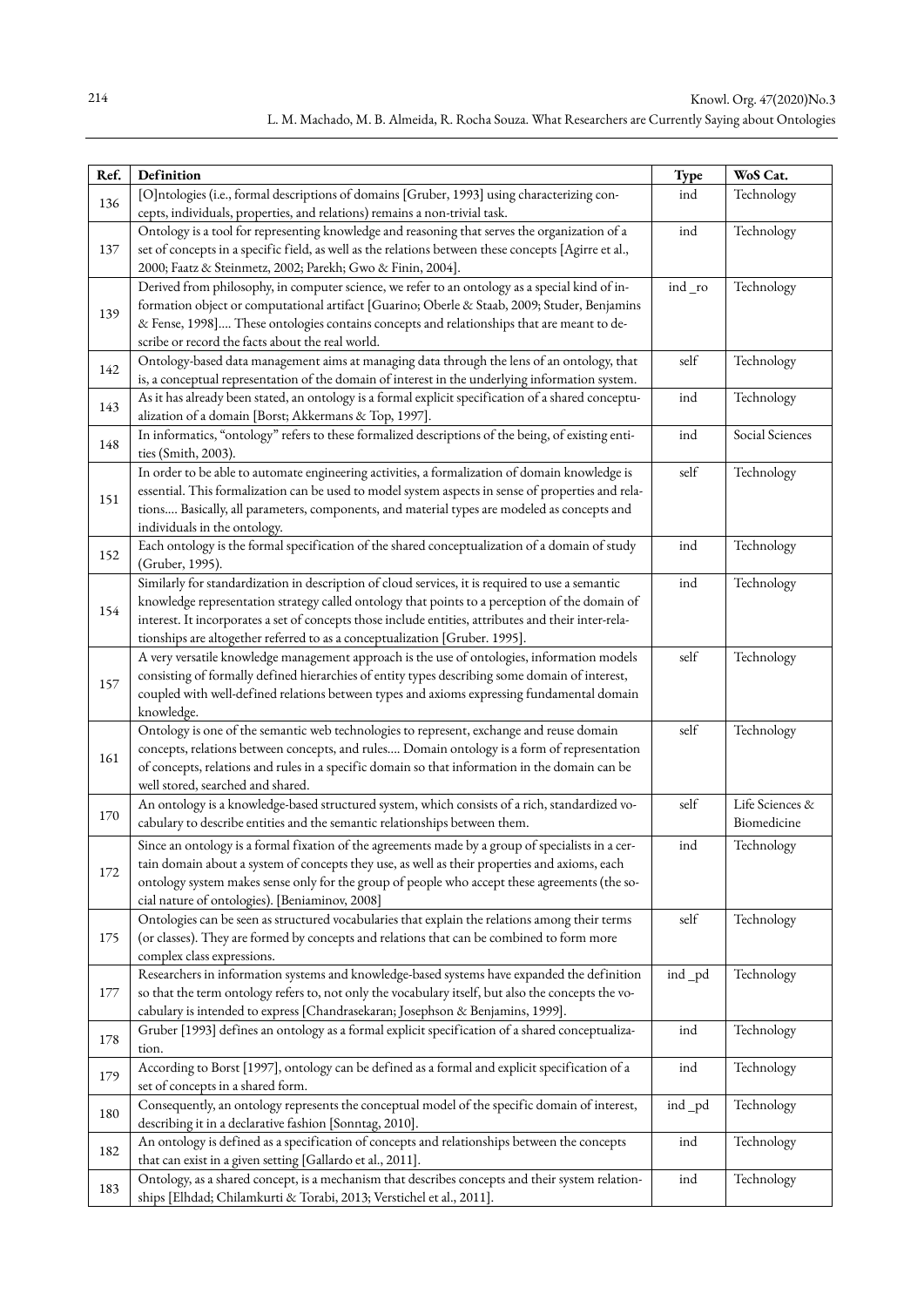| Ref. | Definition                                                                                                                                                                                                                                                                                                                                                          | <b>Type</b> | WoS Cat.                       |
|------|---------------------------------------------------------------------------------------------------------------------------------------------------------------------------------------------------------------------------------------------------------------------------------------------------------------------------------------------------------------------|-------------|--------------------------------|
| 193  | An ontology can be understood as a logical representation of a domain model [Jones; Bench-<br>Capon & Visser, 1998].                                                                                                                                                                                                                                                | ind         | Technology                     |
| 195  | An ontology is a formal and explicit specification of a shared conceptualization [Studer; Benja-<br>mins & Fensel, 1998], i.e. it provides a formal, structured representation of knowledge, with the<br>advantage of it being reusable and shareable.                                                                                                              | ind         | Technology                     |
| 197  | A proper ontology, however, is defined as a formal representation of knowledge in a certain re-<br>ality (i.e., a certain domain of knowledge), in a way that different people-and, notably, com-<br>puters-can understand the concepts it contains and learn about the reality that is being repre-<br>sented [Arp; Smith & Spear, 2015; Rubin; Shah & Noy, 2007]. | ind         | Life Sciences &<br>Biomedicine |
| 206  | The development of a formal system (i.e., ontology)  Ontologies are used in biology as a way<br>to classify terms, how they relate to broader concepts, and their interrelationships Formally,<br>concepts are generally called "classes."                                                                                                                          | self        | Life Sciences &<br>Biomedicine |
| 210  | According to Gruber (1993), "Ontologies are effectively formal and explicit specifications in<br>the form of concepts and relations of shared conceptualizations."                                                                                                                                                                                                  | dir         | Technology                     |
| 212  | In computer science, an ontology is a taxonomic description of the concepts in an application<br>domain and the relationships among them [Musen, 1998].                                                                                                                                                                                                             | ind         | Life Sciences &<br>Biomedicine |
| 213  | In Information Science, ontologies indicate models to represent ontological and epistemologi-<br>cal assumptions that are relevant to the understanding of research and its computational treat-<br>ment (Campos & Campos, 2014). [original in portuguese, free translation of authors]                                                                             | ind         | Technology                     |
| 214  | Ontologies can be described as structured vocabularies that explain the relations among their<br>terms (or classes). They are formed by concepts and relations that can be combined to form<br>more complex class expressions.                                                                                                                                      | self        | Physical Sciences              |

# **Appendix B:**

Definitions of the term ontology associated with its philosophical origin found in articles whose approach is made in the context of information systems.

| Ref.                                                                                                                                         | Definition                                                                                                                                                                                                                                                       | Type                       | WoS Cat.                         |
|----------------------------------------------------------------------------------------------------------------------------------------------|------------------------------------------------------------------------------------------------------------------------------------------------------------------------------------------------------------------------------------------------------------------|----------------------------|----------------------------------|
| 020                                                                                                                                          | Philosophically, it is to inquire into being as it is being or into being in so much as they exist.                                                                                                                                                              | self                       | Technology                       |
| 037                                                                                                                                          | In Philosophy, the term "Ontology" refers to a discipline investigating what exists most funda-<br>mentally in the real world [Heil, 2003; Varzi, 2011], and hence reflects the most fundamental<br>units of thought for theorising about the nature of reality. | ind                        | Social Sciences                  |
| 066                                                                                                                                          | The word ontology has its roots in metaphysical philosophy, extending back to Aristotle's Cate-<br>gories, as a "nature of being."                                                                                                                               | $\left( \mathrm{a}\right)$ | Life Sciences & Bi-<br>omedicine |
| 132                                                                                                                                          | In philosophy, ontology is defined as the study of being, of what there is (Bricker, 2016)                                                                                                                                                                       | ind                        | Technology                       |
| 177                                                                                                                                          | In philosophy, the study of ontology deals with the nature of reality – exploring the similarities, differences and relationships between the types of entities that exist [Davidson, 2013].                                                                     | ind                        | Technology                       |
| 180                                                                                                                                          | The word ontology has borrowed initially from philosophy within less than twenty years, and it<br>means the philosophical study of nature of existence.                                                                                                          | self                       | Technology                       |
| (a) Although the definition refers to Aristotle's, it is not formalized in the bibliographic references presented in the respective article. |                                                                                                                                                                                                                                                                  |                            |                                  |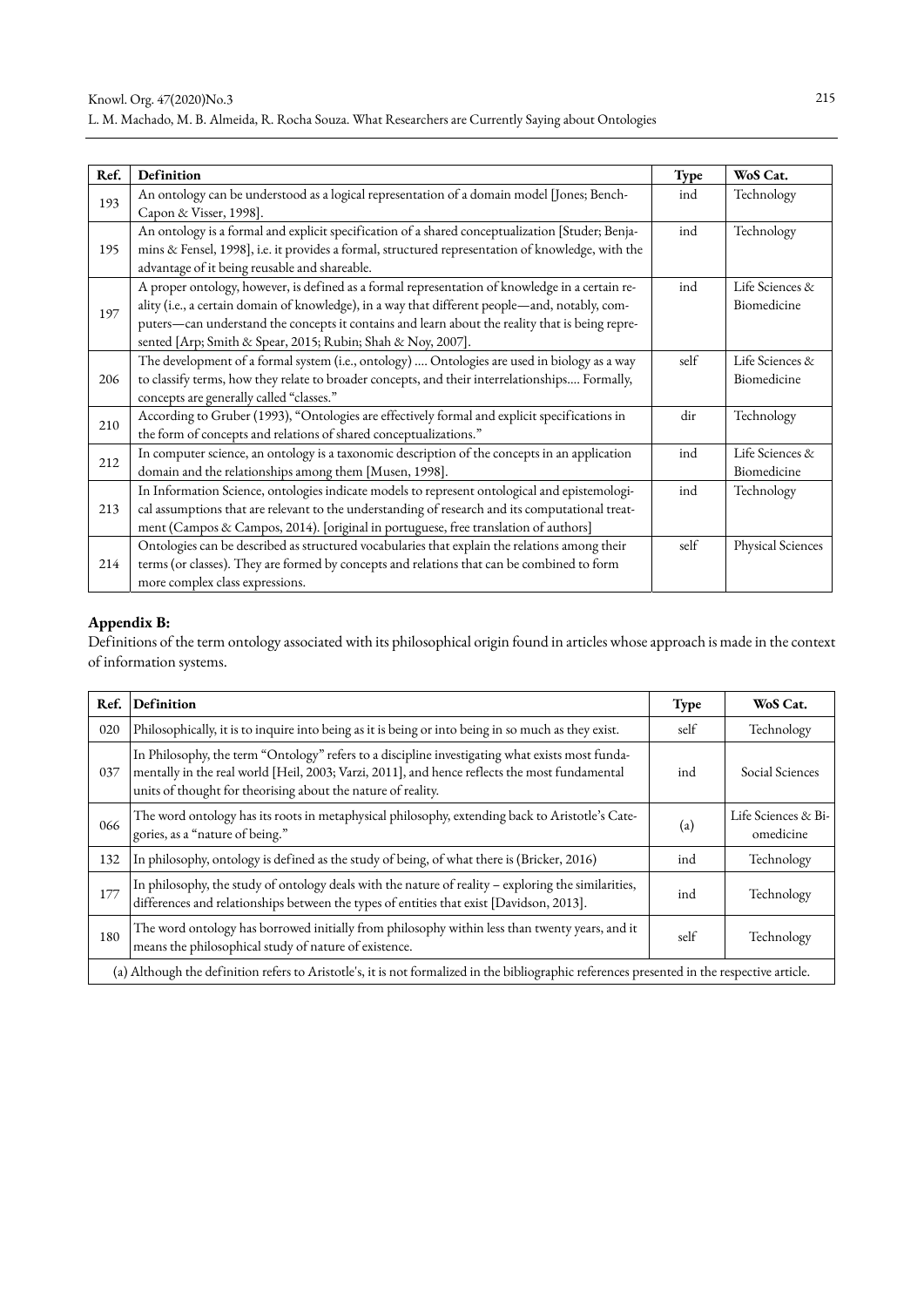# **Appendix C:**

Definitions of the term ontology associated with the context of its philosophical origin found in articles whose approach is made in that same context.

| Ref. | Definition                                                                                         | Type | WoS Cat.        |
|------|----------------------------------------------------------------------------------------------------|------|-----------------|
| 046  | [T]he theory of existence, or more narrowly, of what really exists, as opposed to that which ap-   | self | Social Sciences |
|      | pears to exist but does not.                                                                       |      |                 |
| 060  | [O]ntology has historically been used in the field of philosophy to designate a concern with the   | self | Social Sciences |
|      | existence of things and the essence of being.                                                      |      |                 |
|      | [T]hus consider ontology as a methodological problem rather than as a specific branch of a         | self | Arts & Humani-  |
| 149  | philosophical investigation setting up the axiomatic principles of beings or of so-called histori- |      | ties            |
|      | cal stages.                                                                                        |      |                 |
| 150  | Kohn [2015] defines ontology as "the study of reality."                                            | dir  | Social Sciences |
| 205  | Ontologies describe our categorization of the kinds of entities in the world-grouping them         | self | Social Sciences |
|      | categorically by fundamental properties or characteristics.                                        |      |                 |

# **Appendix D:**

Sample articles where we find definitions formatted as found in WoS.

| Ref. | Article                                                                                                                                                                                                                            |
|------|------------------------------------------------------------------------------------------------------------------------------------------------------------------------------------------------------------------------------------|
| 004  | Wheeler, TS. et al Feasibility and usability of an ontology-based mobile intervention for patients with hypertension. INTERNA-<br>TIONAL JOURNAL OF MEDICAL INFORMATICS, 119. NOV 2018.                                            |
| 005  | Jelokhani-Niaraki, M Knowledge sharing in Web-based collaborative multicriteria spatial decision analysis: An ontology-based<br>multi-agent approach. COMPUTERS ENVIRONMENT AND URBAN SYSTEMS, 72. NOV 2018.                       |
| 006  | Chen, YQ. et al An ontology-based spatial data harmonisation for urban analytics. COMPUTERS ENVIRONMENT AND UR-<br>BAN SYSTEMS, 72. NOV 2018.                                                                                      |
| 007  | Han, J. et al A computational tool for creative idea generation based on analogical reasoning and ontology. AI EDAM-ARTIFI-<br>CIAL INTELLIGENCE FOR ENGINEERING DESIGN ANALYSIS AND MANUFACTURING, 32(4). NOV 2018.               |
| 008  | Shiang, CW. et al Ontology reuse for multiagent system development through pattern classification. SOFTWARE-PRACTICE &<br>EXPERIENCE, 48(11). NOV 2018.                                                                            |
| 014  | Si, HY. et al Structured peer-to-peer-based publication and sharing of ontologies to automatically process SPARQL query on a<br>semantic sensor network. INTERNATIONAL JOURNAL OF DISTRIBUTED SENSOR NETWORKS, 14(10). OCT 8 2018. |
| 015  | Larsen, RR. et al From Affective Science to Psychiatric Disorder: Ontology as a Semantic Bridge. FRONTIERS IN PSYCHIA-<br>TRY, 9(487). OCT 8 2018.                                                                                 |
| 016  | Zhou, L. et al An ontology framework towards decentralized information management for eco-industrial parks. COMPUTERS &<br>CHEMICAL ENGINEERING, 118. OCT 4 2018.                                                                  |
| 018  | Alobaidi, M. et al Automated ontology generation framework powered by linked biomedical ontologies for disease-drug domain.<br>COMPUTER METHODS AND PROGRAMS IN BIOMEDICINE, 165. OCT 2018.                                        |
| 020  | Hussain, M. et al Towards ontology-based multilingual URL filtering: a big data problem. JOURNAL OF SUPERCOMPU-<br>TING, 74(10). OCT 2018.                                                                                         |
| 021  | Traverso, A. et al The radiation oncology ontology (ROO): Publishing linked data in radiation oncology using semantic web and<br>ontology techniques. MEDICAL PHYSICS, 45(10). OCT 2018.                                           |
| 022  | Gelbard, R. et al Sentiment analysis in organizational work: Towards an ontology of people analytics. EXPERT SYSTEMS, 35(5).<br>OCT 2018.                                                                                          |
| 023  | Kang, Y. et al Disease Specific Ontology of Adverse Events: Ontology extension and adaptation for Chronic Kidney Disease.<br>COMPUTERS IN BIOLOGY AND MEDICINE, 101. OCT 1 2018.                                                   |
| 025  | Gao, W. et al Partial multi-dividing ontology learning algorithm. INFORMATION SCIENCES, 467. OCT 2018.                                                                                                                             |
| 027  | Bharambe, U. et al Adaptive Pareto-based approach for geo-ontology matching. COMPUTERS & GEOSCIENCES, 119. OCT<br>2018.                                                                                                            |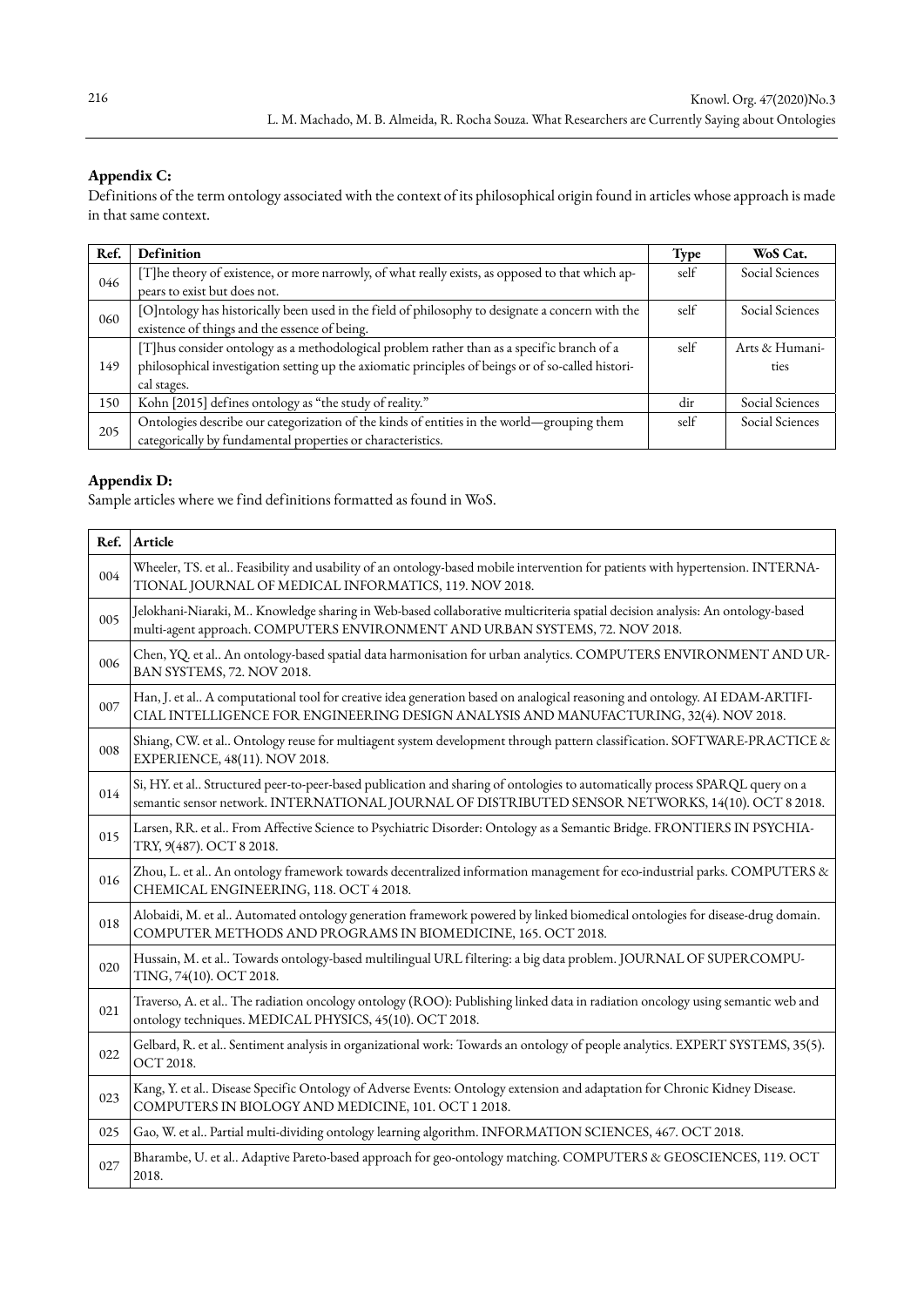| Ref. | Article                                                                                                                                                                                            |
|------|----------------------------------------------------------------------------------------------------------------------------------------------------------------------------------------------------|
| 032  | Biletskiy, Y. et al Building a business domain meta-ontology for information pre-processing. INFORMATION PROCESSING<br>LETTERS, 138. OCT 2018.                                                     |
| 033  | Liang, JS An ontology-oriented knowledge methodology for process planning in additive layer manufacturing. ROBOTICS AND<br>COMPUTER-INTEGRATED MANUFACTURING, 53. OCT 2018.                        |
| 036  | Alobaidi, M. et al Linked open data-based framework for automatic biomedical ontology generation. BMC BIOINFORMATICS,<br>19(319). SEP 10 2018.                                                     |
| 037  | Rousseau, D. et al Systemic Semantics: A Systems Approach to Building Ontologies and Concept Maps. SYSTEMS, 6(3). SEP<br>2018.                                                                     |
| 044  | Takahashi, L. et al Redesigning the Materials and Catalysts Database Construction Process Using Ontologies. JOURNAL OF<br>CHEMICAL INFORMATION AND MODELING, 58(9). SEP 2018.                      |
| 046  | Martin, J Ontology matters: a commentary on contribution to cultural historical activity. CULTURAL STUDIES OF SCIENCE<br>EDUCATION, 13(3). SEP 2018.                                               |
| 047  | Heimonen, J. et al Ontology Development for Patient Education Documents Using a Professional- and Patient-Oriented Delphi<br>Method. CIN-COMPUTERS INFORMATICS NURSING, 36(9). SEP 2018.           |
| 050  | Gibaud, B. et al Toward a standard ontology of surgical process models. INTERNATIONAL JOURNAL OF COMPUTER<br>ASSISTED RADIOLOGY AND SURGERY, 13(9). SEP 2018.                                      |
| 060  | Argentieri, MA Embodiment and Ontologies of Inequality in Medicine: Towards an Integrative Understanding of Disease and<br>Health Disparities. BODY & SOCIETY, 24(3). SEP 2018.                    |
| 061  | Qiu, J. et al A hybrid-based method for Chinese domain lightweight ontology construction. INTERNATIONAL JOURNAL OF<br>MACHINE LEARNING AND CYBERNETICS, 9(9). SEP 2018.                            |
| 063  | Zhu, XH. et al An Interoperable Model for the Intelligent Content Object Based on a Knowledge Ontology and the SCORM<br>Specification. JOURNAL OF EDUCATIONAL COMPUTING RESEARCH, 56(5). SEP 2018. |
| 066  | Amith, M. et al Representing vaccine misinformation using ontologies. JOURNAL OF BIOMEDICAL SEMANTICS, 9(22).<br>AUG 31 2018.                                                                      |
| 068  | Tang, JL. et al Ontology Optimization Algorithm for Similarity Measuring and Ontology Mapping Using Adjoint Graph Frame-<br>work. ENGINEERING LETTERS, 26(3). AUG 28 2018.                         |
| 069  | Kolyvakis, P. et al Biomedical ontology alignment: an approach based on representation learning. JOURNAL OF BIOMEDICAL<br>SEMANTICS, 9(21). AUG 15 2018.                                           |
| 070  | Zhong, BT. et al Ontology-based framework for building environmental monitoring and compliance checking under BIM envi-<br>ronment. BUILDING AND ENVIRONMENT, 141. AUG 15 2018.                    |
| 072  | Shen, Y. et al EAPB: entropy-aware path-based metric for ontology quality. JOURNAL OF BIOMEDICAL SEMANTICS, 9(20).<br>AUG 10 2018.                                                                 |
| 075  | van Damme, P. et al From lexical regularities to axiomatic patterns for the quality assurance of biomedical terminologies and ontol-<br>ogies. JOURNAL OF BIOMEDICAL INFORMATICS, 84. AUG 2018.    |
| 076  | Pozveh, ZH. et al FNLP-ONT: A feasible ontology for improving NLP tasks in Persian. EXPERT SYSTEMS, 35(4). AUG 2018.                                                                               |
| 079  | Orozova, D. et al Ontology Concept in Courses on Students. TEM JOURNAL-TECHNOLOGY EDUCATION MANAGE-<br>MENT INFORMATICS, 7(3). AUG 2018.                                                           |
| 080  | Annane, A. et al Building an effective and efficient background knowledge resource to enhance ontology matching. JOURNAL<br>OF WEB SEMANTICS, 51. AUG 2018.                                        |
| 081  | Ansari, F. et al A problem-solving ontology for human-centered cyber physical production systems. CIRP JOURNAL OF MAN-<br>UFACTURING SCIENCE AND TECHNOLOGY, 22. AUG 2018.                         |
| 085  | Iliadis, A Algorithms, ontology, and social progress. GLOBAL MEDIA AND COMMUNICATION, 14(2). AUG 2018.                                                                                             |
| 089  | Luttenberger, N. et al Standard International Trade Classification From Spreadsheet to OWL-2 Ontology. BUSINESS & INFOR-<br>MATION SYSTEMS ENGINEERING, 60(4). AUG 2018.                           |
| 096  | Lin, R. et al Visualized Emotion Ontology: a model for representing visual cues of emotions. BMC MEDICAL INFORMATICS<br>AND DECISION MAKING, 18(64). JUL 23 2018.                                  |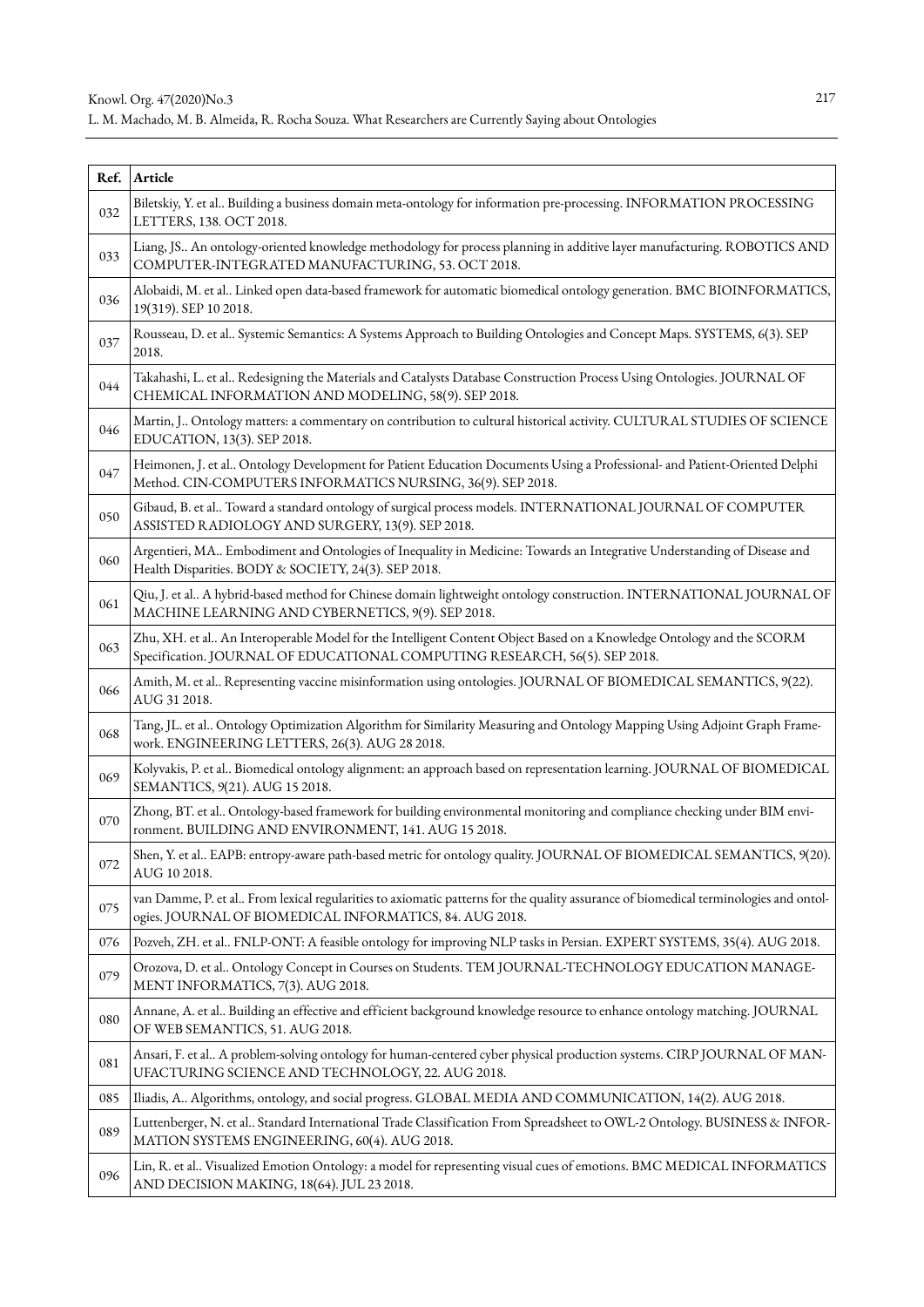|     | Ref. Article                                                                                                                                                                                                    |
|-----|-----------------------------------------------------------------------------------------------------------------------------------------------------------------------------------------------------------------|
| 097 | Zhang, HS. et al An ontology-guided semantic data integration framework to support integrative data analysis of cancer survival.<br>BMC MEDICAL INFORMATICS AND DECISION MAKING, 18(41). JUL 23 2018.           |
| 102 | Roldan, ML. et al An Ontology-based Approach for Sharing, Integrating, and Retrieving Architectural Knowledge. ELEC-<br>TRONIC NOTES IN THEORETICAL COMPUTER SCIENCE, 339. JUL 11 2018.                         |
| 104 | Freitas, V. et al Ontologia para representação de tempo no contexto de indicadores de desempenho. PERSPECTIVAS EM CIEN-<br>CIA DA INFORMACAO, 23(3). JUL-SEP 2018.                                              |
| 105 | Zheng, L. et al Complex overlapping concepts: An effective auditing methodology for families of similarly structured BioPortal<br>ontologies. JOURNAL OF BIOMEDICAL INFORMATICS, 83. JUL 2018.                  |
| 106 | Louge, T. et al ASON: An OWL-S based ontology for astrophysical services. ASTRONOMY AND COMPUTING, 24. JUL<br>2018.                                                                                             |
| 107 | Woznowski, PR. et al Activities of Daily Living Ontology for Ubiquitous Systems: Development and Evaluation. SENSORS,<br>18(7). JUL 2018.                                                                       |
| 113 | Moor, A de A Community Network Ontology for Participatory Collaboration Mapping: Towards Collective Impact. INFOR-<br>MATION, 9(7). JUL 2018.                                                                   |
| 118 | Dobreski, B. et al Ontology Informed Design to Advance Developers' Informal Online Learning. EDUCATIONAL TECHNOL-<br>OGY & SOCIETY, 21(3). JUL 2018.                                                            |
| 122 | Sankari, SSU. et al Ontology-Enabled Generation of Simulation Software for a Complex Dynamic System. JOURNAL OF AER-<br>OSPACE INFORMATION SYSTEMS, 15(7). JUL 2018.                                            |
| 125 | Lima, R. et al OntoILPER: an ontology- and inductive logic programming-based system to extract entities and relations from text.<br>KNOWLEDGE AND INFORMATION SYSTEMS, 56(1). JUL 2018.                         |
| 126 | Munnich, S Ontologien als semantische Zündstufe für die digitale Musikwissenschaft?. BIBLIOTHEK FORSCHUNG UND<br>PRAXIS, 42(2). JUL 2018.                                                                       |
| 129 | Roldan-Garcia, MD. et al Towards an ontology-driven clinical experience sharing ecosystem: Demonstration with liver cases. EX-<br>PERT SYSTEMS WITH APPLICATIONS, 101. JUL 1 2018.                              |
| 131 | Akinyemi, A. et al An ontology-based data integration framework for construction information management. PROCEEDINGS<br>OF THE INSTITUTION OF CIVIL ENGINEERS-MANAGEMENT PROCUREMENT AND LAW, 171(3). JUN 2018. |
| 132 | Eriksson, O. et al Institutional ontology for conceptual modeling. JOURNAL OF INFORMATION TECHNOLOGY, 33(2).<br>JUN 2018.                                                                                       |
| 136 | Ruijgrok, P. et al ONTONAVSHOP: AN ONTOLOGY-BASED APPROACH FOR WEB-SHOP NAVIGATION. JOURNAL<br>OF WEB ENGINEERING, 17(3-4). JUN 2018.                                                                           |
| 137 | Ksiksi, A. et al Using Association Rules to Enrich Arabic Ontology. ENGINEERING TECHNOLOGY & APPLIED SCIENCE<br>RESEARCH, 8(3). JUN 2018.                                                                       |
| 139 | Arribas, B ONTOLOGY OF THE CURRENT NEWS: TECHNICAL AND NEW TECHNOLOGIES: BETWEEN CON-<br>TROL AND EMANCIPATION. ARIEL-REVISTA DE FILOSOFIA, (21). JUN 2018.                                                     |
| 142 | Lenzerini, M Managing Data Through the Lens of an Ontology. AI MAGAZINE, 39(2). SUM 2018.                                                                                                                       |
| 143 | Gulic, M. et al Automatically Specifying a Parallel Composition of Matchers in Ontology Matching Process by Using Genetic Al-<br>gorithm. INFORMATION, 9(6). JUN 2018.                                          |
| 148 | Kramer, B Online music recommendation platforms as representations of ontologies of musical taste. COMMUNICATIONS-<br>EUROPEAN JOURNAL OF COMMUNICATION RESEARCH, 43(2). JUN 2018.                              |
| 149 | Mucen, B THE ONTOLOGY OF CAPITAL: ON THE SHARED METHODOLOGICAL LIMITS OF MODERNIZA-<br>TION THEORY AND ITS CRITICS. HISTORY AND THEORY, 57(2). JUN 2018.                                                        |
| 150 | Garcia-Weyandt, CM Mothers of Corn: Wixarika women, verbal performances, and ontology. ALTERNATIVE-AN INTERNA-<br>TIONAL JOURNAL OF INDIGENOUS PEOPLES, 14(2). JUN 2018.                                        |
| 151 | Engel, G. et al Ontology-Assisted Engineering of Cyber-Physical Production Systems in the Field of Process Technology. IEEE<br>TRANSACTIONS ON INDUSTRIAL INFORMATICS, 14(6). JUN 2018.                         |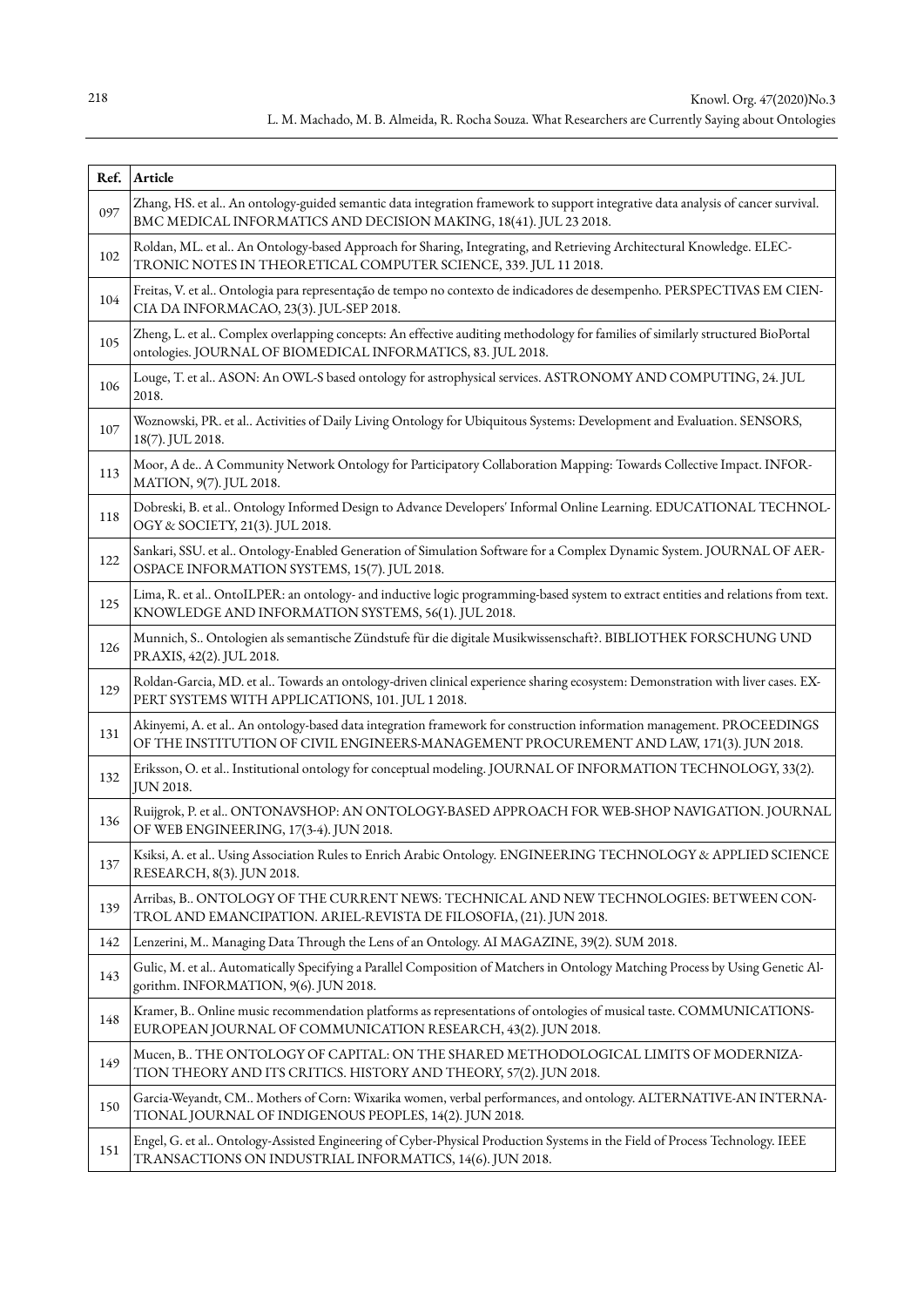| Ref. | Article                                                                                                                                                                                                                                                |
|------|--------------------------------------------------------------------------------------------------------------------------------------------------------------------------------------------------------------------------------------------------------|
| 152  | Wang, CB. et al Ontology-driven data integration and visualization for exploring regional geologic time and paleontological infor-<br>mation. COMPUTERS & GEOSCIENCES, 115. JUN 2018.                                                                  |
| 154  | Parhi, M. et al A multi-agent-based framework for cloud service discovery and selection using ontology. SERVICE ORIENTED<br>COMPUTING AND APPLICATIONS, 12(2). JUN 2018.                                                                               |
| 157  | Hagedorn, TJ. et al A Knowledge-Based Method for Innovative Design for Additive Manufacturing Supported by Modular Ontol-<br>ogies. JOURNAL OF COMPUTING AND INFORMATION SCIENCE IN ENGINEERING, 18(2). JUN 2018.                                      |
| 161  | Ma, ZL. et al Ontology- and freeware-based platform for rapid development of BIM applications with reasoning support. AUTO-<br>MATION IN CONSTRUCTION, 90. JUN 2018.                                                                                   |
| 170  | Gong, XF. et al A new method to measure the semantic similarity from query phenotypic abnormalities to diseases based on the<br>human phenotype ontology. BMC BIOINFORMATICS, 19(162). MAY 8 2018.                                                     |
| 172  | Beniaminov, EM Ontology Libraries on the Web: Status and Prospects. AUTOMATIC DOCUMENTATION AND MATHE-<br>MATICAL LINGUISTICS, 52(3). MAY 2018.                                                                                                        |
| 175  | Salguero, AG. et al Ontology-based feature generation to improve accuracy of activity recognition in smart environments. COM-<br>PUTERS & ELECTRICAL ENGINEERING, 68. MAY 2018.                                                                        |
| 177  | McDaniel, M. et al Assessing the quality of domain ontologies: Metrics and an automated ranking system. DATA &<br>KNOWLEDGE ENGINEERING, 115. MAY 2018.                                                                                                |
| 178  | Yago, H. et al ON-SMMILE: Ontology Network-based Student Model for MultIple Learning Environments. DATA &<br>KNOWLEDGE ENGINEERING, 115. MAY 2018.                                                                                                     |
| 179  | Maran, V. et al Domain content querying using ontology-based context-awareness in information systems. DATA &<br>KNOWLEDGE ENGINEERING, 115. MAY 2018.                                                                                                 |
| 180  | Mustafa, A. et al Integration of Heterogeneous Requirements using Ontologies. INTERNATIONAL JOURNAL OF AD-<br>VANCED COMPUTER SCIENCE AND APPLICATIONS, 9(5). MAY 2018.                                                                                |
| 182  | Guo, H. et al Ontology-Based Domain Analysis for Model Driven Pervasive Game Development. INFORMATION, 9(5). MAY<br>2018.                                                                                                                              |
| 183  | Xu, FX. et al Developing an Ontology-Based Rollover Monitoring and Decision Support System for Engineering Vehicles. IN-<br>FORMATION, 9(5). MAY 2018.                                                                                                 |
| 193  | Schoenfisch, J. et al Root cause analysis in IT infrastructures using ontologies and abduction in Markov Logic Networks. INFOR-<br>MATION SYSTEMS, 74(SI). MAY 2018.                                                                                   |
| 195  | Paredes-Valverde, MA. et al An ontology-based approach with which to assign human resources to software projects. SCIENCE<br>OF COMPUTER PROGRAMMING, 156. MAY 1 2018.                                                                                 |
| 197  | Vitali, F. et al ONS: an ontology for a standardized description of interventions and observational studies in nutrition. GENES<br>AND NUTRITION, 13(12). APR 30 2018.                                                                                 |
| 205  | Hoehn, JR. et al Students' flexible use of ontologies and the value of tentative reasoning: Examples of conceptual understanding in<br>three canonical topics of quantum mechanics. PHYSICAL REVIEW PHYSICS EDUCATION RESEARCH, 14(1). APR 11<br>2018. |
| 206  | Baker, N. et al Building a developmental toxicity ontology. BIRTH DEFECTS RESEARCH, 110(6). APR 3 2018.                                                                                                                                                |
| 210  | Sathiya, B. et al Automatic Ontology Learning from Multiple Knowledge Sources of Text. INTERNATIONAL JOURNAL OF<br>INTELLIGENT INFORMATION TECHNOLOGIES, 14(2). APR-JUN 2018.                                                                          |
| 212  | Merlo, G. et al Development and Validation of a Functional Behavioural Assessment Ontology to Support Behavioural Health<br>Interventions. JMIR MEDICAL INFORMATICS, 6(2). APR-JUN 2018.                                                               |
| 213  | Coneglian, CS. et al Materialização da Web Semântica: um modelo de construção dinâmica de consultas baseados em mapeamento<br>de ontologias. PERSPECTIVAS EM CIENCIA DA INFORMACAO, 23(2). APR-JUN 2018.                                               |
| 214  | Salguero, AG. et al Using Ontologies for the Online Recognition of Activities of Daily Living. SENSORS, 18(4). APR 2018.                                                                                                                               |